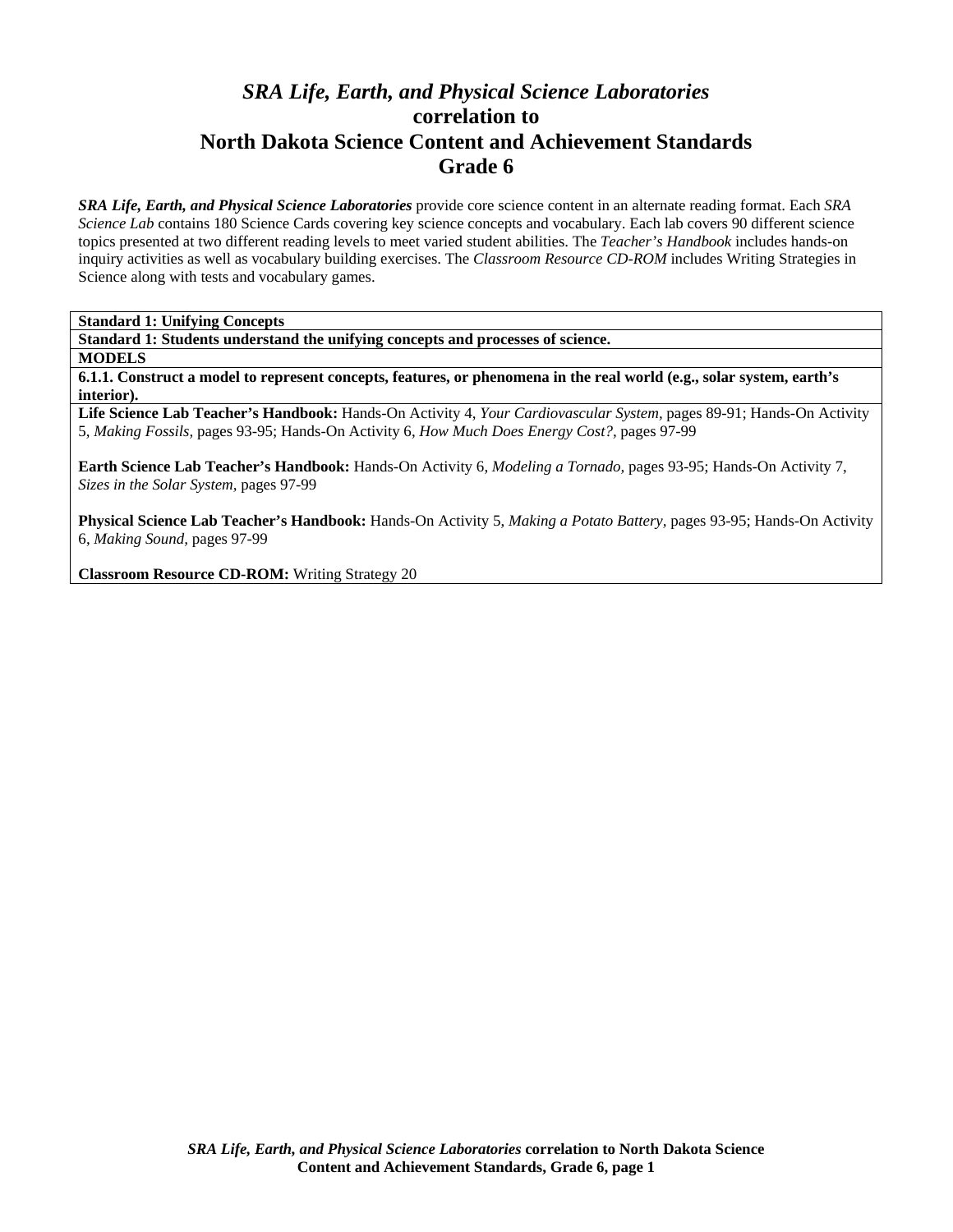**Standard 1: Unifying Concepts** 

**Standard 1: Students understand the unifying concepts and processes of science.** 

**SYSTEMS** 

**6.1.2. Identify systems that are composed of subsystems (e.g., solar system, cell, ecosystems).** 

Life Science Lab, Level A: Cards 1, 2, 3, 4, 6, 7, 8, 9, 10, 11, 12, 13, 14, 15, 16, 17, 18, 19, 20, 21, 22, 23, 24, 25, 27, 28, 29, 30, 31, 32, 33, 34, 35, 36, 37, 38, 39, 40, 41, 42, 43, 44, 45, 46, 47, 48, 49, 50, 51, 52, 53, 54, 55, 56, 57, 58, 60, 61, 62, 63, 64, 65, 66, 67, 68, 69, 70, 71, 72, 73, 74, 75, 76, 77, 78, 79, 80, 81, 82, 83, 84, 85, 86, 87, 88, 89, 90

Life Science Lab, Level B: Cards 1, 2, 3, 4, 6, 7, 8, 9, 10, 11, 12, 13, 14, 15, 16, 17, 18, 19, 20, 21, 22, 23, 24, 25, 27, 28, 29, 30, 31, 32, 33, 34, 35, 36, 37, 38, 39, 40, 41, 42, 43, 44, 45, 46, 47, 48, 49, 50, 51, 52, 53, 54, 55, 56, 57, 58, 60, 61, 62, 63, 64, 65, 66, 67, 68, 69, 70, 71, 72, 73, 74, 75, 76, 77, 78, 79, 80, 81, 82, 83, 84, 85, 86, 87, 88, 89, 90

**Life Science Lab Teacher's Handbook:** Hands-On Activity 1, *Examining Cells,* pages 77-79; Hands-On Activity 4, *Your Cardiovascular System,* pages 89-91; Hands-On Activity 6, *How Much Does Energy Cost?,* pages 97-99; Hands-On Activity 7, *The Effects of Acid Rain,* pages 101-103

Earth Science Lab, Level A: Cards 1, 2, 3, 4, 5, 6, 7, 8, 9, 10, 11, 12, 13, 14, 15, 16, 17, 21, 22, 23, 24, 25, 26, 27, 28, 29, 30, 31, 33, 34, 35, 36, 37, 38, 39, 40, 41, 42, 43, 44, 45, 46, 47, 48, 49, 50, 51, 52, 53, 54, 55, 56, 57, 58, 59, 60, 61, 62, 63, 64, 65, 66, 67, 68, 69, 70, 71, 72, 73, 75, 76, 77, 78, 79, 80, 81, 82, 83, 84, 85, 86, 87, 88, 89, 90

**Earth Science Lab, Level B:** Cards 1, 2, 3, 4, 5, 6, 7, 8, 9, 10, 11, 12, 13, 14, 15, 16, 17, 21, 22, 23, 24, 25, 26, 27, 28, 29, 30, 31, 33, 34, 35, 36, 37, 38, 39, 40, 41, 42, 43, 44, 45, 46, 47, 48, 49, 50, 51, 52, 53, 54, 55, 56, 57, 58, 59, 60, 61, 62, 63, 64, 65, 66, 67, 68, 69, 70, 71, 72, 73, 75, 76, 77, 78, 79, 80, 81, 82, 83, 84, 85, 86, 87, 88, 89, 90

**Earth Science Lab Teacher's Handbook:** Hands-On Activity 1, *Identifying Minerals with the Mohs Scale,* pages 73-75; Hands-On Activity 2, *Plate Boundaries in Action,* pages 77-79; Hands-On Activity 4, *Using Sound Waves,* pages 85-87; Hands-On Activity 6, *Modeling a Tornado,* pages 93-95; Hands-On Activity 8, *Temperature, Salinity, and Water Density,* pages 101-103

**Physical Science Lab, Level A:** Cards 1, 2, 3, 4, 5, 6, 7, 8, 9, 10, 11, 12, 13, 14, 15, 16, 18, 19, 20, 21, 22, 23, 24, 25, 26, 27, 28, 29, 30, 31, 32, 33, 34, 36, 37, 38, 39, 40, 41, 42, 43, 44, 45, 46, 47, 48, 49, 50, 51, 52, 53, 54, 55, 56, 57, 58, 59, 60, 61, 62, 63, 64, 65, 66, 67, 68, 69, 70, 71, 72, 73, 74, 75, 76, 77, 78, 79, 80, 81, 82, 83, 84, 85, 86, 87, 88, 89, 90 **Physical Science Lab, Level B:** Cards 1, 2, 3, 4, 5, 6, 7, 8, 9, 10, 11, 12, 13, 14, 15, 16, 18, 19, 20, 21, 22, 23, 24, 25, 26, 27, 28, 29, 30, 31, 32, 33, 34, 36, 37, 38, 39, 40, 41, 42, 43, 44, 45, 46, 47, 48, 49, 50, 51, 52, 53, 54, 55, 56, 57, 58, 59, 60, 61, 62, 63, 64, 65, 66, 67, 68, 69, 70, 71, 72, 73, 74, 75, 76, 77, 78, 79, 80, 81, 82, 83, 84, 85, 86, 87, 88, 89, 90 **Physical Science Lab Teacher's Handbook:** Hands-On Activity 1, *Measuring pH of Acids and Bases,* pages 77-79; Hands-On Activity 2, *Chemical Reaction Rates,* pages 81-83; Hands-On Activity 3, *Energy Conversion,* pages 85-87; Hands-On Activity 4, *Reducing Friction,* pages 89-91; Hands-On Activity 5, *Making a Potato Battery,* pages 93-95; Hands-On Activity 6, *Making Sound,* pages 97-99

**Standard 1: Unifying Concepts** 

**Standard 1: Students understand the unifying concepts and processes of science.** 

**CONSTANCY AND CHANGE** 

**6.1.3. Explain the connection between cause and effect in a system.** 

**Life Science Lab Teacher's Handbook:** Hands-On Activity 7, *The Effects of Acid Rain,* pages 101-103

**Earth Science Lab Teacher's Handbook:** Hands-On Activity 2, *Plate Boundaries in Action,* pages 77-79; Hands-On Activity 6, *Modeling a Tornado,* pages 93-95

**Physical Science Lab Teacher's Handbook:** Hands-On Activity 3, *Energy Conversion,* pages 85-87; Hands-On Activity 4, *Reducing Friction,* pages 89-91

**Classroom Resource CD-ROM:** Writing Strategy 20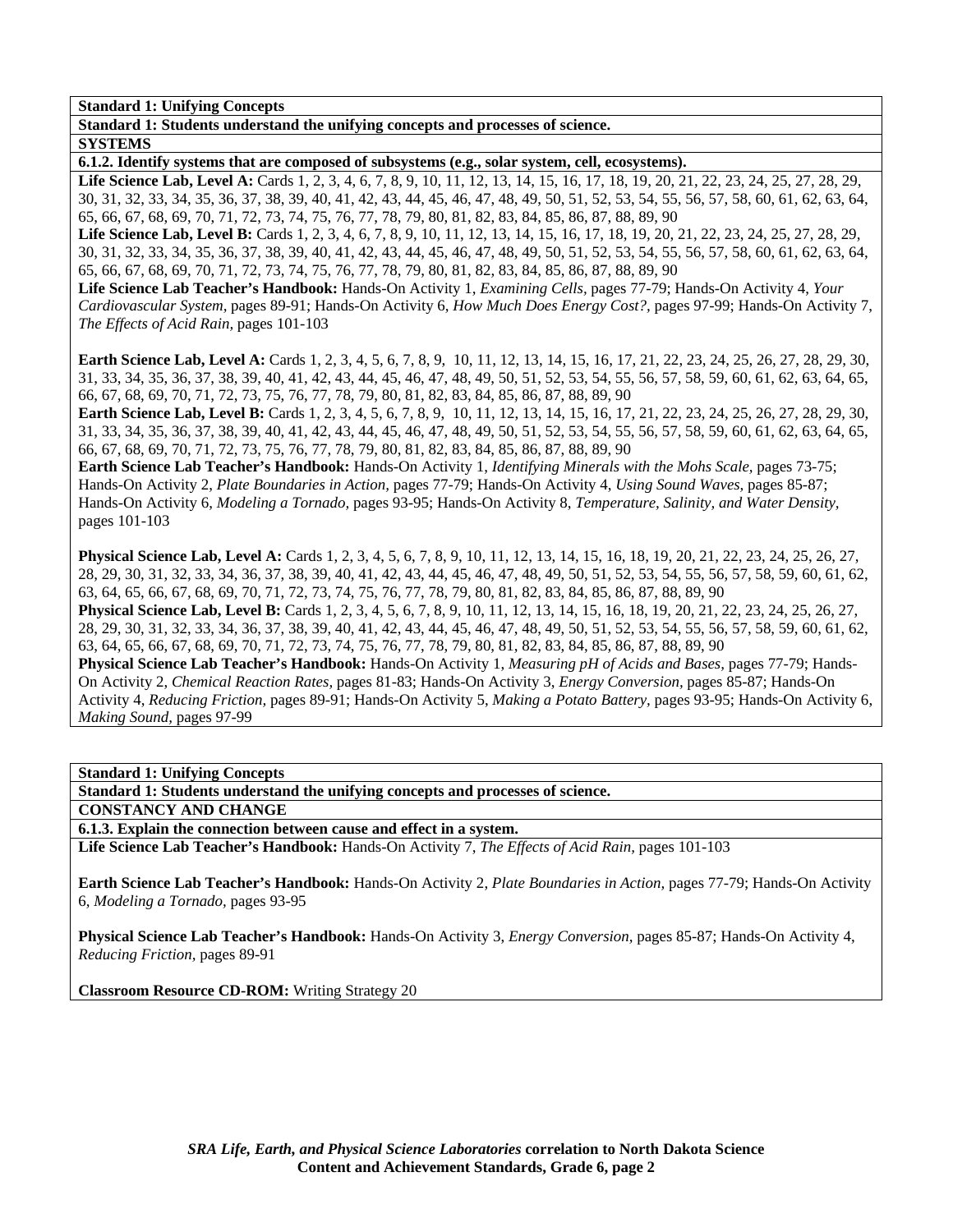**Standard 2: Students use the process of science inquiry.** 

**UNDERSTANDINGS ABOUT SCIENTIFIC INQUIRY** 

**6.2.1. Explain the components of a scientific investigation (e.g., hypothesis, observation, data collection, data interpretation, communication of results, replication).** 

**Life Science Lab Teacher's Handbook:** Hands-On Activity 1, *Examining Cells,* pages 77-79; Hands-On Activity 2, *Culturing Bacteria,* pages 81-83; Hands-On Activity 3, *Investigating Arthropods,* pages 85-87; Hands-On Activity 4, *Your Cardiovascular System,* pages 89-91; Hands-On Activity 5, *Making Fossils,* pages 93-95; Hands-On Activity 6, *How Much Does Energy Cost?,* pages 97-99; Hands-On Activity 7, *The Effects of Acid Rain,* pages 101-103

**Earth Science Lab Teacher's Handbook:** Hands-On Activity 1, *Identifying Minerals with the Mohs Scale,* pages 73-75; Hands-On Activity 2, *Plate Boundaries in Action,* pages 77-79; Hands-On Activity 3, *Interpreting a Topographic Map,* pages 81-83; Hands-On Activity 4, *Using Sound Waves,* pages 85-87; Hands-On Activity 5, *What is in the Air?,* pages 89-91; Hands-On Activity 6, *Modeling a Tornado,* pages 93-95; Hands-On Activity 7, *Sizes in the Solar System,* pages 97-99; Hands-On Activity 8, *Temperature, Salinity, and Water Density,* pages 101-103

**Physical Science Lab Teacher's Handbook:** Hands-On Activity 1, *Measuring pH of Acids and Bases,* pages 77-79; Hands-On Activity 2, *Chemical Reaction Rates,* pages 81-83; Hands-On Activity 3, *Energy Conversion,* pages 85-87; Hands-On Activity 4, *Reducing Friction,* pages 89-91; Hands-On Activity 5, *Making a Potato Battery,* pages 93-95; Hands-On Activity 6, *Making Sound,* pages 97-99

**Classroom Resource CD-ROM:** Writing Strategy 8, 15

**Standard 2: Science Inquiry** 

**Standard 2: Students use the process of science inquiry.** 

**UNDERSTANDINGS ABOUT SCIENTIFIC INQUIRY** 

**6.2.2. Select alternative methods of scientific investigations (e.g., Library, Internet, field work) to address different kinds of questions.** 

**Life Science Lab Teacher's Handbook:** Hands-On Activity 1, *Examining Cells,* pages 77-79; Hands-On Activity 2, *Culturing Bacteria,* pages 81-83; Hands-On Activity 3, *Investigating Arthropods,* pages 85-87; Hands-On Activity 4, *Your Cardiovascular System,* pages 89-91; Hands-On Activity 5, *Making Fossils,* pages 93-95; Hands-On Activity 6, *How Much Does Energy Cost?,* pages 97-99; Hands-On Activity 7, *The Effects of Acid Rain,* pages 101-103

**Earth Science Lab Teacher's Handbook:** Hands-On Activity 1, *Identifying Minerals with the Mohs Scale,* pages 73-75; Hands-On Activity 2, *Plate Boundaries in Action,* pages 77-79; Hands-On Activity 3, *Interpreting a Topographic Map,* pages 81-83; Hands-On Activity 4, *Using Sound Waves,* pages 85-87; Hands-On Activity 5, *What is in the Air?,* pages 89-91; Hands-On Activity 6, *Modeling a Tornado,* pages 93-95; Hands-On Activity 7, *Sizes in the Solar System,* pages 97-99; Hands-On Activity 8, *Temperature, Salinity, and Water Density,* pages 101-103

**Physical Science Lab Teacher's Handbook:** Hands-On Activity 1, *Measuring pH of Acids and Bases,* pages 77-79; Hands-On Activity 2, *Chemical Reaction Rates,* pages 81-83; Hands-On Activity 3, *Energy Conversion,* pages 85-87; Hands-On Activity 4, *Reducing Friction,* pages 89-91; Hands-On Activity 5, *Making a Potato Battery,* pages 93-95; Hands-On Activity 6, *Making Sound,* pages 97-99

**Standard 2: Science Inquiry** 

**Standard 2: Students use the process of science inquiry.** 

**UNDERSTANDINGS ABOUT SCIENTIFIC INQUIRY** 

**6.2.3. Identify biases that may affect data collection and analysis (e.g., gender, age, religion, economic, generational).**  This concept is not covered at this level.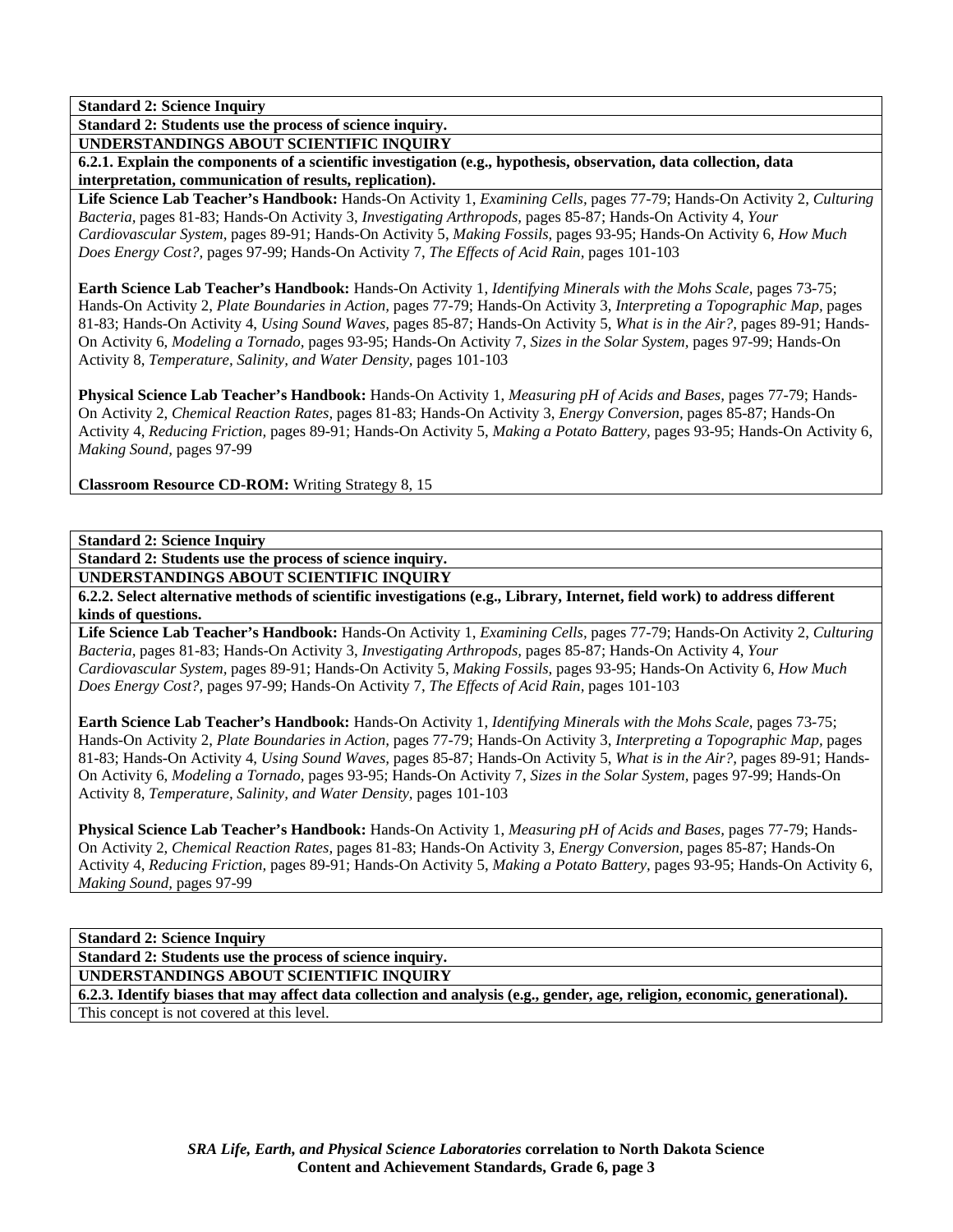**Standard 2: Students use the process of science inquiry.** 

**ABILITIES NECESSARY TO DO SCIENCE INQUIRY** 

**6.2.4. Use appropriate tools and technology to gather and analyze data.** 

**Life Science Lab Teacher's Handbook:** Hands-On Activity 3, *Investigating Arthropods,* pages 85-87; Hands-On Activity 4, *Your Cardiovascular System,* pages 89-91; Hands-On Activity 5, *Making Fossils,* pages 93-95; Hands-On Activity 6, *How Much Does Energy Cost?,* pages 97-99; Hands-On Activity 7, *The Effects of Acid Rain,* pages 101-103

**Earth Science Lab Teacher's Handbook:** Hands-On Activity 1, *Identifying Minerals with the Mohs Scale,* pages 73-75; Hands-On Activity 3, *Interpreting a Topographic Map,* pages 81-83; Hands-On Activity 5, *What is in the Air?,* pages 89-91; Hands-On Activity 7, *Sizes in the Solar System,* pages 97-99; Hands-On Activity 8, *Temperature, Salinity, and Water Density,* pages 101-103

**Physical Science Lab Teacher's Handbook:** Hands-On Activity 1, *Measuring pH of Acids and Bases,* pages 77-79; Hands-On Activity 2, *Chemical Reaction Rates,* pages 81-83; Hands-On Activity 3, *Energy Conversion,* pages 85-87; Hands-On Activity 4, *Reducing Friction,* pages 89-91; Hands-On Activity 6, *Making Sound,* pages 97-99

**Classroom Resource CD-ROM:** Writing Strategy 22, 24

**Standard 2: Science Inquiry** 

**Standard 2: Students use the process of science inquiry. ABILITIES NECESSARY TO DO SCIENCE INQUIRY** 

**6.2.5. Use data from scientific investigations to determine relationships and patterns.** 

**Life Science Lab Teacher's Handbook:** Hands-On Activity 3, *Investigating Arthropods,* pages 85-87; Hands-On Activity 4, *Your Cardiovascular System,* pages 89-91; Hands-On Activity 5, *Making Fossils,* pages 93-95; Hands-On Activity 6, *How Much Does Energy Cost?,* pages 97-99; Hands-On Activity 7, *The Effects of Acid Rain,* pages 101-103

**Earth Science Lab Teacher's Handbook:** Hands-On Activity 1, *Identifying Minerals with the Mohs Scale,* pages 73-75; Hands-On Activity 3, *Interpreting a Topographic Map,* pages 81-83; Hands-On Activity 5, *What is in the Air?,* pages 89-91; Hands-On Activity 7, *Sizes in the Solar System,* pages 97-99; Hands-On Activity 8, *Temperature, Salinity, and Water Density,* pages 101-103

**Physical Science Lab Teacher's Handbook:** Hands-On Activity 1, *Measuring pH of Acids and Bases,* pages 77-79; Hands-On Activity 2, *Chemical Reaction Rates,* pages 81-83; Hands-On Activity 3, *Energy Conversion,* pages 85-87; Hands-On Activity 4, *Reducing Friction,* pages 89-91; Hands-On Activity 6, *Making Sound,* pages 97-99

**Classroom Resource CD-ROM:** Writing Strategy 22, 24

**Standard 3: Physical Science Standard 3: Students understand the basic concepts and principles of physical Science. PROPERTIES OF MATTER 6.3.1. Organize materials according to similar properties (e.g., physical, chemical). Physical Science Lab, Level A: Cards 1, 2, 6, 7, 8, 9, 14, 15, 16, 42 Physical Science Lab, Level B:** Cards 1, 2, 6, 7, 8, 9, 14, 15, 16, 42 **Physical Science Lab Teacher's Handbook:** Hands-On Activity 1, *Measuring pH of Acids and Bases,* pages 77-79

**Standard 3: Physical Science Standard 3: Students understand the basic concepts and principles of physical Science. FORCE AND MOTION 6.3.2. Use simple machines to change forces. Physical Science Lab, Level A: Cards 63, 64 Physical Science Lab, Level B: Cards 63, 64**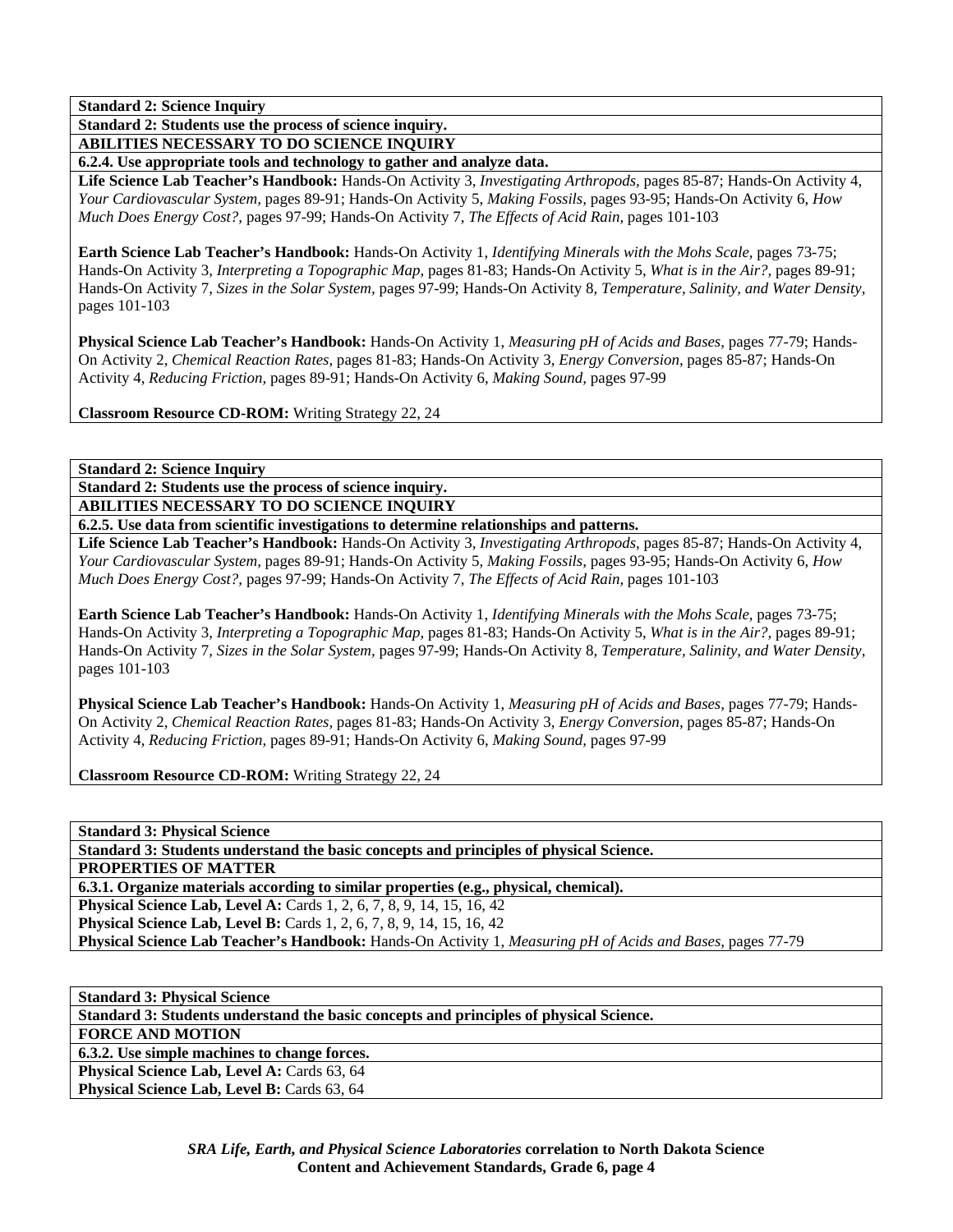**Standard 3: Physical Science** 

**Standard 3: Students understand the basic concepts and principles of physical Science.** 

**FORMS OF ENERGY** 

**6.3.3. Identify different forms of energy (e.g., chemical, mechanical, heat, sound).** 

**Physical Science Lab, Level A:** Cards 34, 36, 37, 39, 40, 41, 42, 45, 46, 47, 48, 49, 66, 67, 70, 76, 77, 78, 79, 80, 82, 83 **Physical Science Lab, Level B:** Cards 34, 36, 37, 39, 40, 41, 42, 45, 46, 47, 48, 49, 66, 67, 70, 76, 77, 78, 79, 80, 82, 83 **Physical Science Lab Teacher's Handbook:** Hands-On Activity , *Energy Conversion,* pages 85-87; Hands-On Activity 5, *Making a Potato Battery,* pages 93-95; Hands-On Activity 6, *Making Sound,* pages 97-99

**Standard 3: Physical Science** 

**Standard 3: Students understand the basic concepts and principles of physical Science.** 

**FORMS OF ENERGY** 

**6.3.4. Identify sources of energy (e.g., sun, wind, moving water, nuclear, fossil fuels, food).** 

Life Science Lab, Level A: Cards 16, 17, 84, 89 **Life Science Lab, Level B:** Cards 16, 17, 84, 89

**Earth Science Lab, Level A: Cards 35, 90** Earth Science Lab, Level B: Cards 35, 90

**Physical Science Lab, Level A:** Cards 34, 38, 45, 46, 47, 48, 49 **Physical Science Lab, Level B:** Cards 34, 38, 45, 46, 47, 48, 49

**Standard 3: Physical Science** 

**Standard 3: Students understand the basic concepts and principles of physical Science.** 

**VIBRATIONS AND WAVES** 

**6.3.5. Explain how vibrations create wavelike disturbances that spread out from the source.** 

**Earth Science Lab, Level A: Card 16 Earth Science Lab, Level B: Card 16** 

**Physical Science Lab, Level A: Cards 77, 78, 79, 80, 82, 83 Physical Science Lab, Level B:** Cards 77, 78, 79, 80, 82, 83 **Physical Science Lab Teacher's Handbook:** Hands-On Activity 6, *Making Sound,* pages 97-99

**Standard 4: Life Science Standard 4: Students understand the basic concepts and principles of life science. STRUCTURE AND FUNCTION 6.4.1. Identify single- or multi-celled organisms.**  Life Science Lab, Level A: Cards 6, 7, 8, 11, 12, 13, 14, 15, 16, 17, 18, 19, 20, 21, 22, 25, 27, 28, 29, 30, 31, 32, 33, 34, 35, 36, 37, 38, 39, 40 Life Science Lab, Level B: Cards 6, 7, 8, 11, 12, 13, 14, 15, 16, 17, 18, 19, 20, 21, 22, 25, 27, 28, 29, 30, 31, 32, 33,3 4, 35, 36, 37, 38, 39, 40 **Life Science Lab Teacher's Handbook:** Hands-On Activity , *Examining Cells,* pages 77-79; Hands-On Activity 2, *Culturing Bacteria,* pages 81-83; Hands-On Activity 3, *Investigating Arthropods,* pages 85-87

**Standard 4: Life Science Standard 4: Students understand the basic concepts and principles of life science. GENETICS AND REPRODUCTION 6.4.2. Explain why reproduction is necessary for the continuation of the species (e.g., asexual, sexual). Life Science Lab, Level A: Cards 58, 60, 61 Life Science Lab, Level B: Cards 58, 60, 61**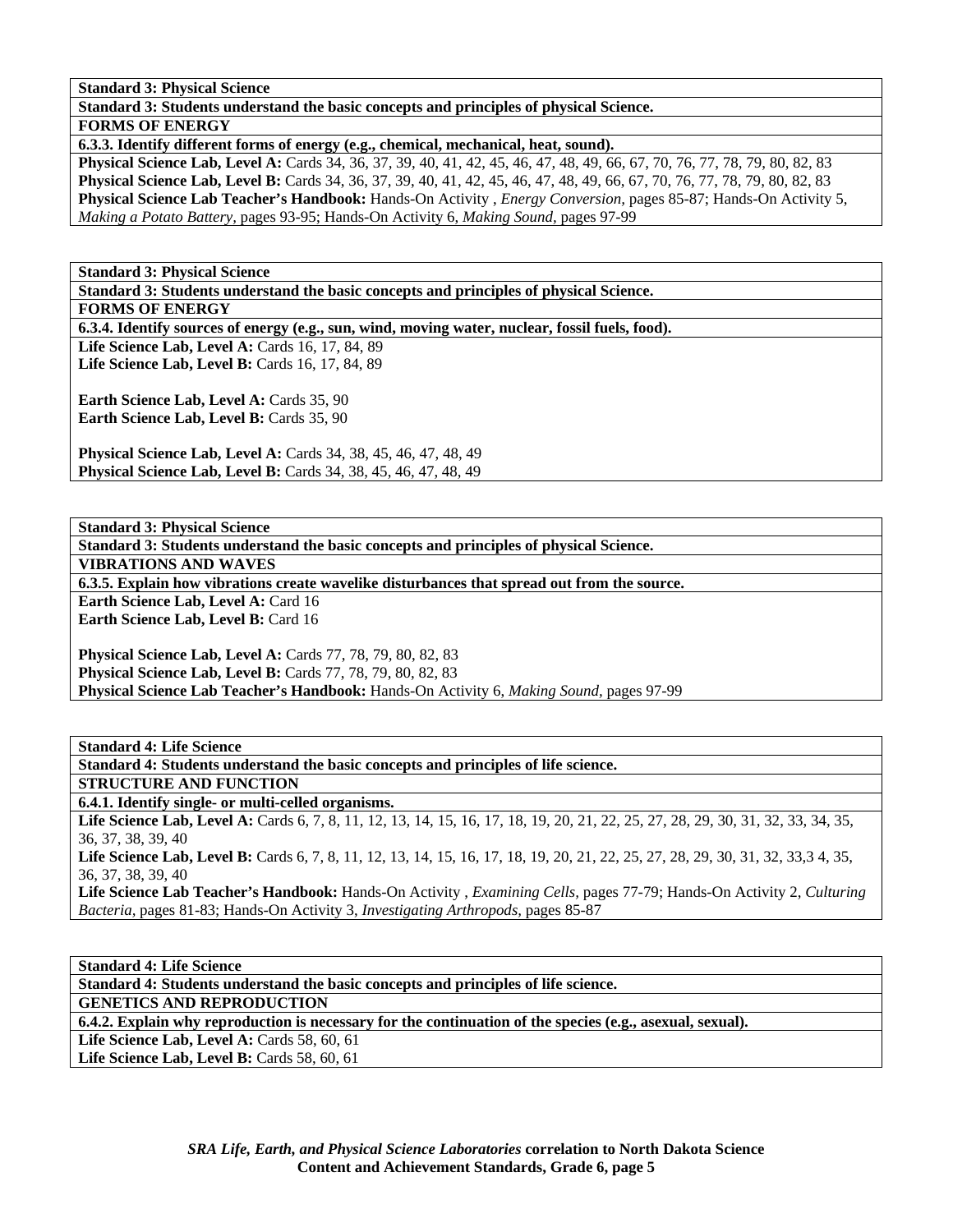**Standard 5: Earth and Space Science** 

**Standard 5: Students understand the basic concepts and principles of earth and space science.** 

**WEATHER, SEASONS, AND CLIMATE** 

**6.5.1. Identify adverse weather conditions and how humans prepare for them.** 

Earth Science Lab, Level A: Cards 52, 53, 54

Earth Science Lab, Level B: Cards 52, 53, 54

**Earth Science Lab Teacher's Handbook:** Hands-On Activity 6, *Modeling a Tornado,* pages 93-95

**Standard 5: Earth and Space Science** 

**Standard 5: Students understand the basic concepts and principles of earth and space science.** 

**CHARACTERISTICS OF THE EARTH** 

**6.5.2. Explain how rocks are formed (e.g., melting, cooling, metamorphism, combinations of minerals).** 

**Earth Science Lab, Level A: Cards 6, 7, 8, 9** 

**Earth Science Lab, Level B:** Cards 6, 7, 8, 9

**Standard 5: Earth and Space Science Standard 5: Students understand the basic concepts and principles of earth and space science. CHARACTERISTICS OF THE EARTH 6.5.3. Describe the characteristics of the layers of the Earth (i.e., crust, mantle, core). Earth Science Lab, Level A: Cards 1, 2, 88 Earth Science Lab, Level B: Cards 1, 2, 88** 

**Standard 5: Earth and Space Science** 

**Standard 5: Students understand the basic concepts and principles of earth and space science.** 

**THE SOLAR SYSTEM** 

**6.5.4. Identify the basic characteristics (e.g., composition, rings) of objects (e.g., planets, sun, small bodies) in the solar system.** 

**Earth Science Lab, Level A:** Cards 63, 67, 68, 69, 70, 71, 72, 73 **Earth Science Lab, Level B:** Cards 63, 67, 68, 69, 70, 71, 72, 73

**Standard 6: Science and Technology Standard 6: Students understand relations between science and technology.** 

**TECHNOLOGICAL DESIGN** 

**6.6.1. Identify examples of how technologies have evolved.** 

**Life Science Lab, Level A: Cards 5, 49, 59, 64, 69, 83 Life Science Lab, Level B:** Cards 5, 49, 59, 64, 69, 83

**Earth Science Lab, Level A: Cards 16, 20, 31, 51, 54, 70, 79, 80, 81, 88 Earth Science Lab, Level B:** Cards 16, 20, 31, 51, 54, 70, 79, 80, 81, 88

**Physical Science Lab, Level A:** Cards 33, 35, 68, 69, 70, 72, 73, 76, 81, 84, 90 **Physical Science Lab, Level B:** Cards 33, 35, 68, 69, 70, 72, 73, 76, 81, 84, 90

**Standard 6: Science and Technology** 

**Standard 6: Students understand relations between science and technology.** 

**TECHNOLOGICAL DESIGN** 

**6.6.2. Design a product or solution to a problem given restraints (e.g., limits of time, costs, materials and environmental factors).** 

This concept is not covered at this level.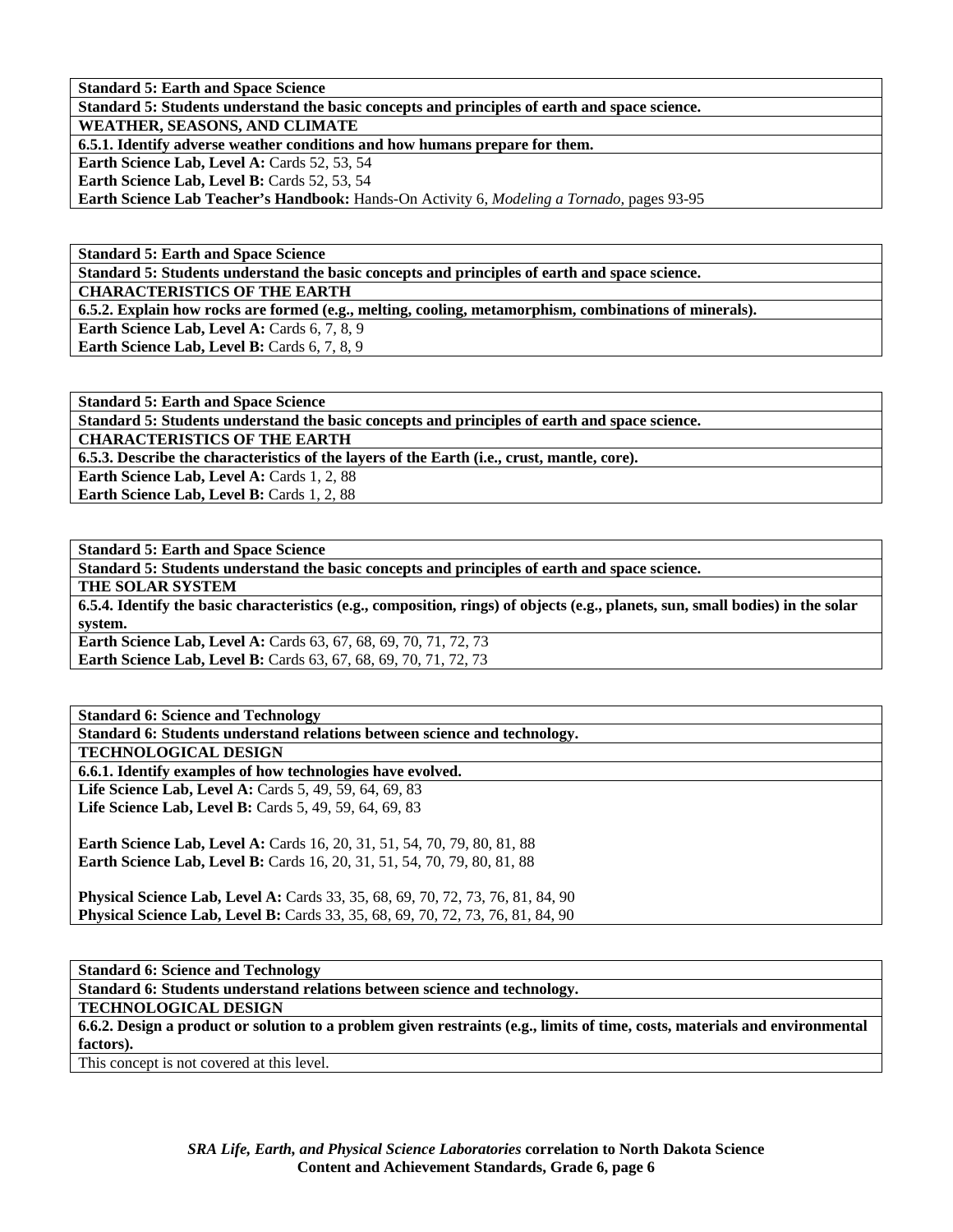| Standard v. Science and Technology                                                     |
|----------------------------------------------------------------------------------------|
| Standard 6: Students understand relations between science and technology.              |
| <b>TECHNOLOGICAL DESIGN</b>                                                            |
| 6.6.3. Explain the relationship between science and technology.                        |
| <b>Life Science Lab, Level A:</b> Cards 5, 49, 59, 64, 69, 83, 87, 88, 89, 90          |
| Life Science Lab, Level B: Cards 5, 49, 59, 64, 69, 83, 87, 88, 89, 90                 |
|                                                                                        |
| <b>Earth Science Lab, Level A: Cards 16, 20, 31, 51, 54, 70, 79, 80, 81, 88</b>        |
| <b>Earth Science Lab, Level B:</b> Cards 16, 20, 31, 51, 54, 70, 79, 80, 81, 88        |
|                                                                                        |
| <b>Physical Science Lab, Level A:</b> Cards 33, 35, 68, 69, 70, 72, 73, 76, 81, 84, 90 |
| <b>Physical Science Lab, Level B:</b> Cards 33, 35, 68, 69, 70, 72, 73, 76, 81, 84, 90 |

**Standard 7: Science and Other Areas** 

**Standard 7: Students understand relations between science and personal, social, and environmental issues. SCIENCE AND ENVIRONMENTAL ISSUES** 

**6.7.1. Explain how natural hazards affect populations, resources, and the environment (e.g., floods, storms, hurricanes, volcanoes, earthquakes).** 

Life Science Lab, Level A: Cards 72, 80 Life Science Lab, Level B: Cards 72, 80

**Earth Science Lab, Level A: Cards 15, 17, 52, 53, 54, 60 Earth Science Lab, Level B:** Cards 15, 17, 52, 53, 54, 60 **Earth Science Lab Teacher's Handbook:** Hands-On Activity 6, *Modeling a Tornado,* pages 93-95

**Standard 7: Science and Other Areas Standard 7: Students understand relations between science and personal, social, and environmental issues. SCIENCE AND ENVIRONMENTAL ISSUES 6.7.2. Explain how recycling and conservation affect populations, resources, and the environment.**  Life Science Lab, Level A: Cards 84, 85, 87, 88, 89, 90 Life Science Lab, Level B: Cards 84, 85, 87, 88, 89, 90 **Earth Science Lab, Level A:** Cards 29, 35, 37, 59, 60, 61, 90 **Earth Science Lab, Level B:** Cards 29, 35, 37, 59, 60, 61, 90

**Physical Science Lab, Level A: Cards 38, 46, 47, 48, 49 Physical Science Lab, Level B:** Cards 38, 46, 47, 48, 49

**Standard 8: History and Nature of Science Standard 8: Students understand the history and nature of Science** 

**PEOPLE IN SCIENCE** 

**6.8.1. Identify various settings in which scientists may work alone or in a team (e.g., industries, laboratories, field work).**  This concept is not covered at this level.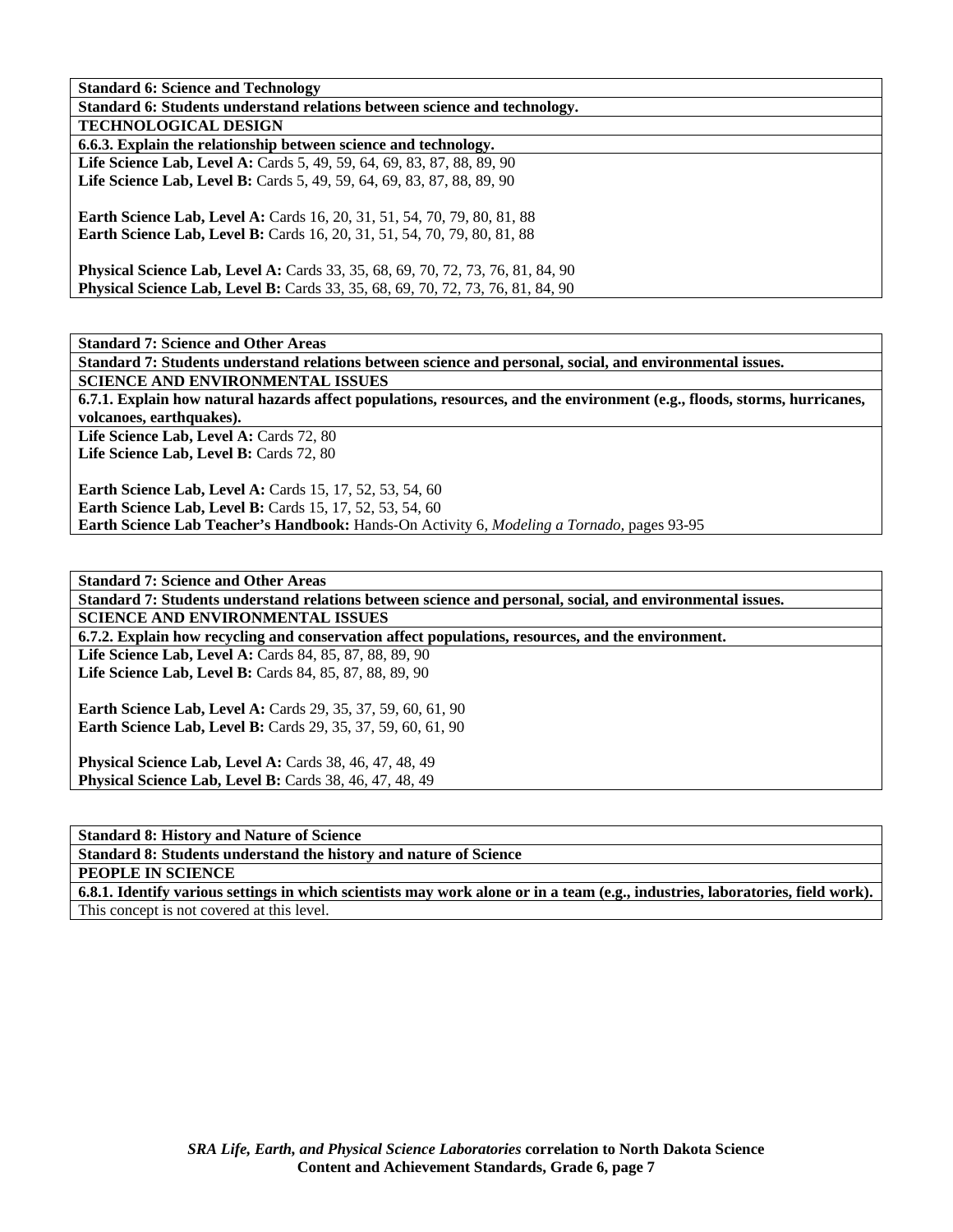| <b>Standard 8: History and Nature of Science</b>                                         |
|------------------------------------------------------------------------------------------|
| Standard 8: Students understand the history and nature of Science                        |
| <b>SCIENTIFIC KNOWLEDGE</b>                                                              |
| 6.8.2. Identify scientific advances that have resulted in new ideas and further advance. |
| <b>Life Science Lab, Level A: Cards 5, 49, 59, 64, 69, 83</b>                            |
| <b>Life Science Lab, Level B:</b> Cards 5, 49, 59, 64, 69, 83                            |
|                                                                                          |
| <b>Earth Science Lab, Level A: Cards 16, 20, 31, 51, 54, 70, 79, 80, 81</b>              |
| <b>Earth Science Lab, Level B:</b> Cards 16, 20, 31, 51, 54, 70, 79, 80, 81              |
|                                                                                          |
| <b>Physical Science Lab, Level A: Cards 33, 35, 72, 73, 76, 81, 84, 90</b>               |
| <b>Physical Science Lab, Level B:</b> Cards 33, 35, 72, 73, 76, 81, 84, 90               |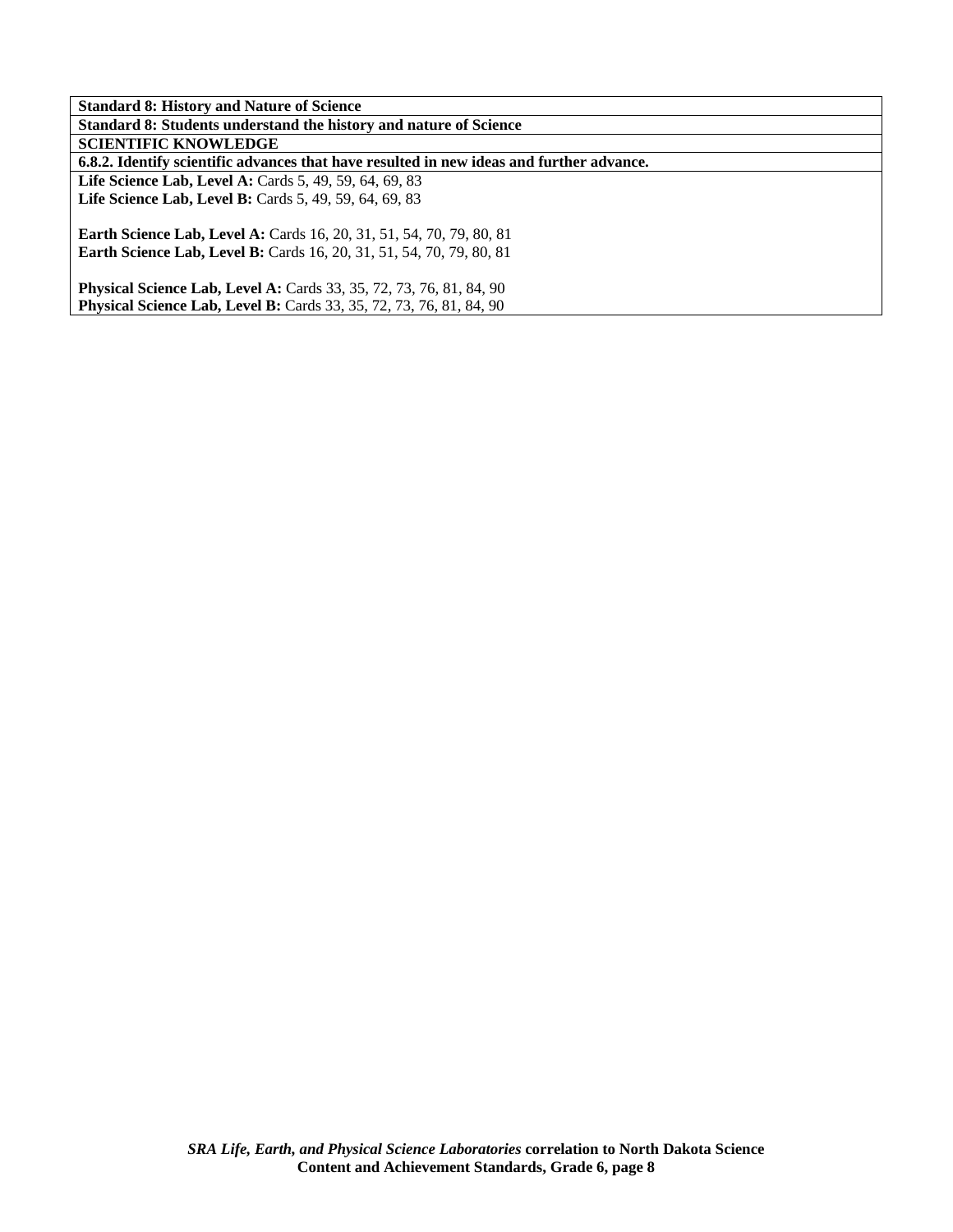# *SRA Life, Earth, and Physical Science Laboratories*  **correlation to North Dakota Science Content and Achievement Standards Grade 7**

*SRA Life, Earth, and Physical Science Laboratories* provide core science content in an alternate reading format. Each *SRA Science Lab* contains 180 Science Cards covering key science concepts and vocabulary. Each lab covers 90 different science topics presented at two different reading levels to meet varied student abilities. The *Teacher's Handbook* includes hands-on inquiry activities as well as vocabulary building exercises. The *Classroom Resource CD-ROM* includes Writing Strategies in Science along with tests and vocabulary games.

**Standard 1: Unifying Concepts** 

**Standard 1: Students understand the unifying concepts and processes of science.** 

**MODELS** 

**7.1.1. Explain how models can be used to illustrate scientific principles (e.g., osmosis, cell division).** 

**Life Science Lab Teacher's Handbook:** Hands-On Activity 4, *Your Cardiovascular System,* pages 89-91; Hands-On Activity 5, *Making Fossils,* pages 93-95; Hands-On Activity 6, *How Much Does Energy Cost?,* pages 97-99

**Earth Science Lab Teacher's Handbook:** Hands-On Activity 6, *Modeling a Tornado,* pages 93-95; Hands-On Activity 7, *Sizes in the Solar System,* pages 97-99

**Physical Science Lab Teacher's Handbook:** Hands-On Activity 5, *Making a Potato Battery,* pages 93-95; Hands-On Activity 6, *Making Sound,* pages 97-99

**Classroom Resource CD-ROM:** Writing Strategy 20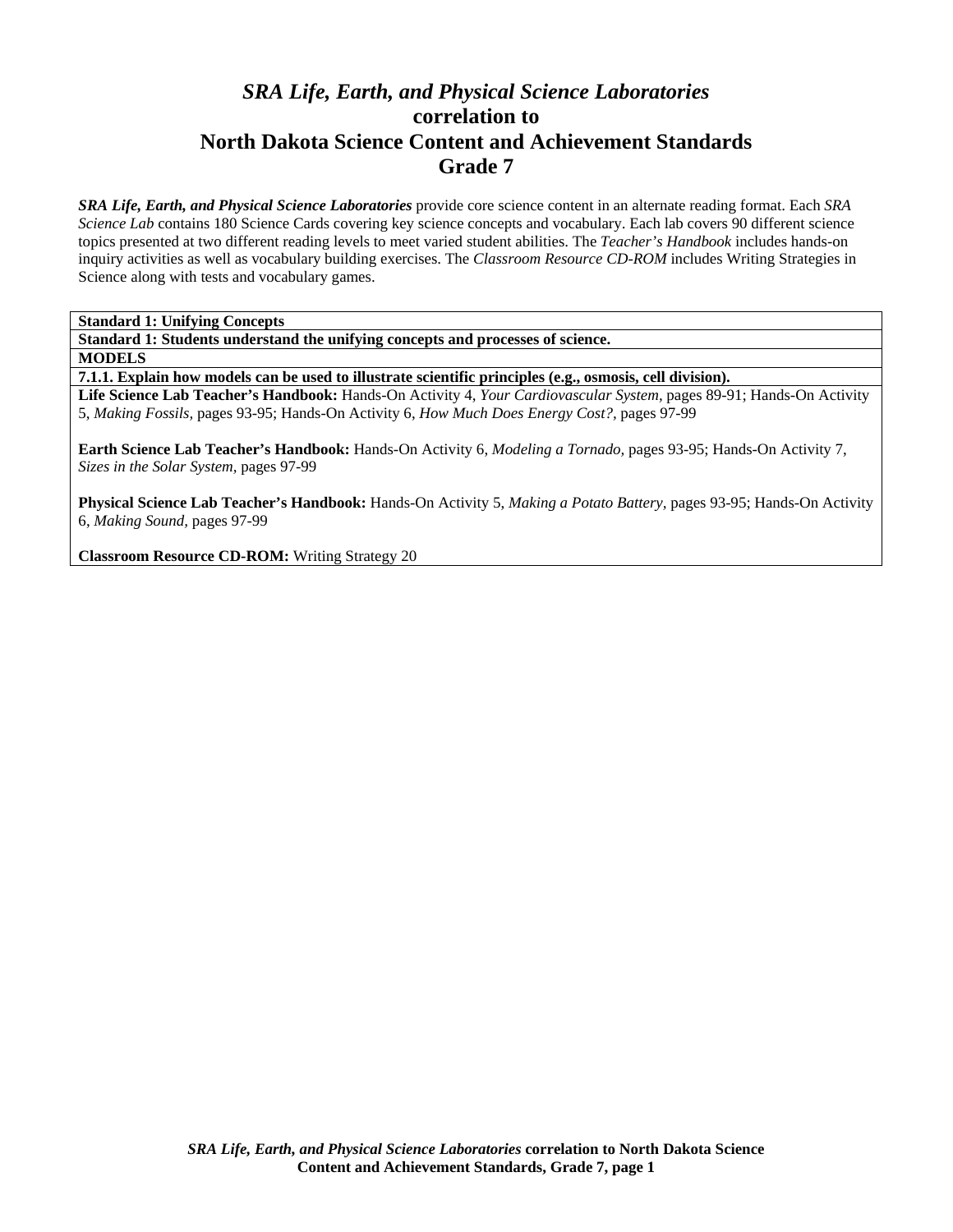**Standard 1: Unifying Concepts** 

**Standard 1: Students understand the unifying concepts and processes of science.** 

### **SYSTEMS**

**7.1.2. Identify the components (e.g., tissues, organs, living and nonliving things) within a system (e.g., body systems, ecosystems).** 

Life Science Lab, Level A: Cards 1, 2, 3, 4, 6, 7, 8, 9, 10, 11, 12, 13, 14, 15, 16, 17, 18, 19, 20, 21, 22, 23, 24, 25, 27, 28, 29, 30, 31, 32, 33, 34, 35, 36, 37, 38, 39, 40, 41, 42, 43, 44, 45, 46, 47, 48, 49, 50, 51, 52, 53, 54, 55, 56, 57, 58, 60, 61, 62, 63, 64, 65, 66, 67, 68, 69, 70, 71, 72, 73, 74, 75, 76, 77, 78, 79, 80, 81, 82, 83, 84, 85, 86, 87, 88, 89, 90

Life Science Lab, Level B: Cards 1, 2, 3, 4, 6, 7, 8, 9, 10, 11, 12, 13, 14, 15, 16, 17, 18, 19, 20, 21, 22, 23, 24, 25, 27, 28, 29, 30, 31, 32, 33, 34, 35, 36, 37, 38, 39, 40, 41, 42, 43, 44, 45, 46, 47, 48, 49, 50, 51, 52, 53, 54, 55, 56, 57, 58, 60, 61, 62, 63, 64, 65, 66, 67, 68, 69, 70, 71, 72, 73, 74, 75, 76, 77, 78, 79, 80, 81, 82, 83, 84, 85, 86, 87, 88, 89, 90

**Life Science Lab Teacher's Handbook:** Hands-On Activity 1, *Examining Cells,* pages 77-79; Hands-On Activity 4, *Your Cardiovascular System,* pages 89-91; Hands-On Activity 6, *How Much Does Energy Cost?,* pages 97-99; Hands-On Activity 7, *The Effects of Acid Rain,* pages 101-103

**Earth Science Lab, Level A:** Cards 1, 2, 3, 4, 5, 6, 7, 8, 9, 10, 11, 12, 13, 14, 15, 16, 17, 21, 22, 23, 24, 25, 26, 27, 28, 29, 30, 31, 33, 34, 35, 36, 37, 38, 39, 40, 41, 42, 43, 44, 45, 46, 47, 48, 49, 50, 51, 52, 53, 54, 55, 56, 57, 58, 59, 60, 61, 62, 63, 64, 65, 66, 67, 68, 69, 70, 71, 72, 73, 75, 76, 77, 78, 79, 80, 81, 82, 83, 84, 85, 86, 87, 88, 89, 90

**Earth Science Lab, Level B:** Cards 1, 2, 3, 4, 5, 6, 7, 8, 9, 10, 11, 12, 13, 14, 15, 16, 17, 21, 22, 23, 24, 25, 26, 27, 28, 29, 30, 31, 33, 34, 35, 36, 37, 38, 39, 40, 41, 42, 43, 44, 45, 46, 47, 48, 49, 50, 51, 52, 53, 54, 55, 56, 57, 58, 59, 60, 61, 62, 63, 64, 65, 66, 67, 68, 69, 70, 71, 72, 73, 75, 76, 77, 78, 79, 80, 81, 82, 83, 84, 85, 86, 87, 88, 89, 90

**Earth Science Lab Teacher's Handbook:** Hands-On Activity 1, *Identifying Minerals with the Mohs Scale,* pages 73-75; Hands-On Activity 2, *Plate Boundaries in Action,* pages 77-79; Hands-On Activity 4, *Using Sound Waves,* pages 85-87; Hands-On Activity 6, *Modeling a Tornado,* pages 93-95; Hands-On Activity 8, *Temperature, Salinity, and Water Density,* pages 101-103

**Physical Science Lab, Level A:** Cards 1, 2, 3, 4, 5, 6, 7, 8, 9, 10, 11, 12, 13, 14, 15, 16, 18, 19, 20, 21, 22, 23, 24, 25, 26, 27, 28, 29, 30, 31, 32, 33, 34, 36, 37, 38, 39, 40, 41, 42, 43, 44, 45, 46, 47, 48, 49, 50, 51, 52, 53, 54, 55, 56, 57, 58, 59, 60, 61, 62, 63, 64, 65, 66, 67, 68, 69, 70, 71, 72, 73, 74, 75, 76, 77, 78, 79, 80, 81, 82, 83, 84, 85, 86, 87, 88, 89, 90 **Physical Science Lab, Level B:** Cards 1, 2, 3, 4, 5, 6, 7, 8, 9, 10, 11, 12, 13, 14, 15, 16, 18, 19, 20, 21, 22, 23, 24, 25, 26, 27, 28, 29, 30, 31, 32, 33, 34, 36, 37, 38, 39, 40, 41, 42, 43, 44, 45, 46, 47, 48, 49, 50, 51, 52, 53, 54, 55, 56, 57, 58, 59, 60, 61, 62, 63, 64, 65, 66, 67, 68, 69, 70, 71, 72, 73, 74, 75, 76, 77, 78, 79, 80, 81, 82, 83, 84, 85, 86, 87, 88, 89, 90 **Physical Science Lab Teacher's Handbook:** Hands-On Activity 1, *Measuring pH of Acids and Bases,* pages 77-79; Hands-On Activity 2, *Chemical Reaction Rates,* pages 81-83; Hands-On Activity 3, *Energy Conversion,* pages 85-87; Hands-On Activity 4, *Reducing Friction,* pages 89-91; Hands-On Activity 5, *Making a Potato Battery,* pages 93-95; Hands-On Activity 6, *Making Sound,* pages 97-99

**Standard 1: Unifying Concepts Standard 1: Students understand the unifying concepts and processes of science. CONSTANCY AND CHANGE 7.1.3. Identify examples of feedback mechanisms (e.g., hunger, perspiring).**  Life Science Lab, Level A: Cards 47, 48, 51, 55, 57 **Life Science Lab, Level B: Cards 47, 48, 51, 55, 57** 

Physical Science Lab, Level A: Cards 29, 69, 71 **Physical Science Lab, Level B: Cards 29, 69, 71**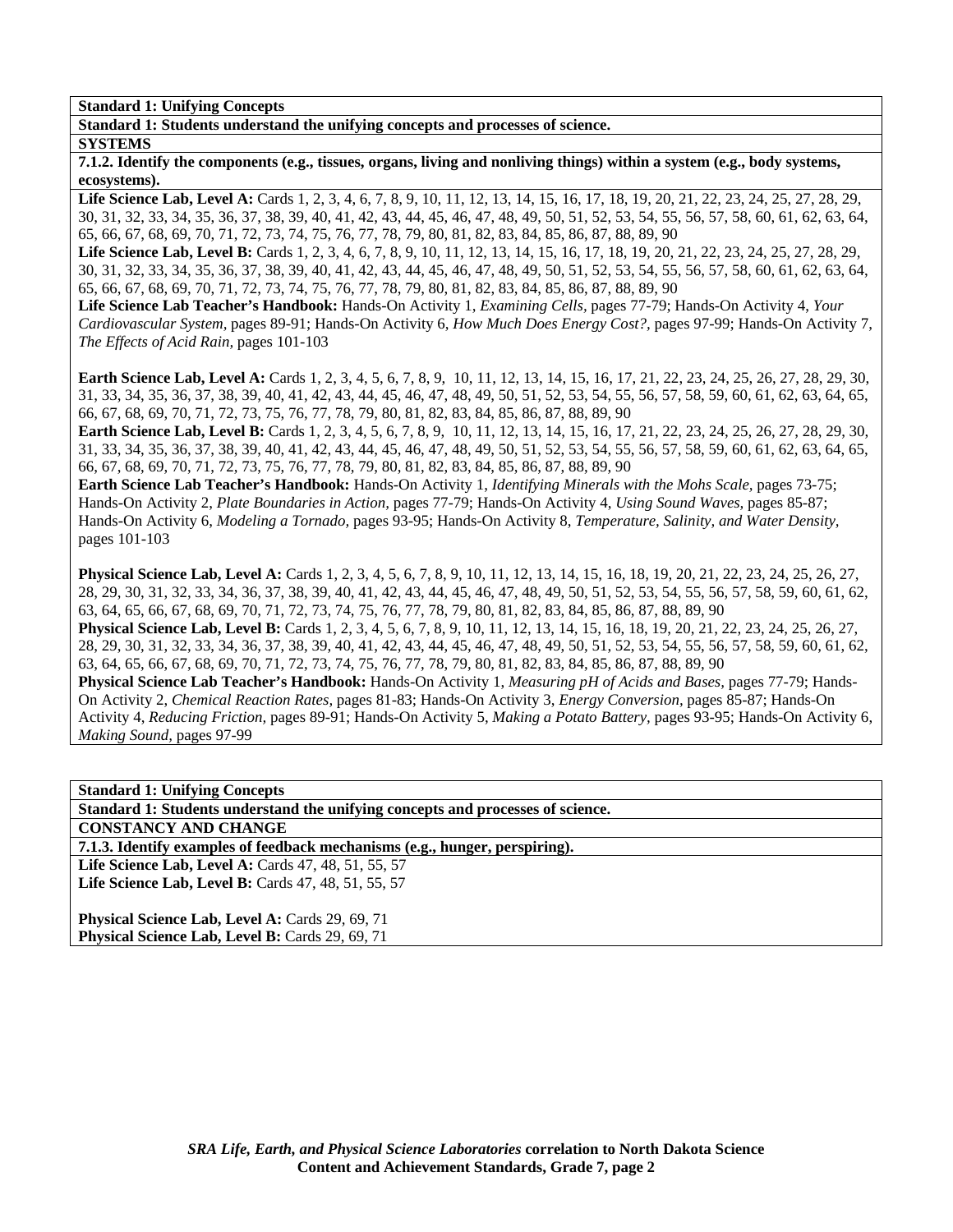| <b>Standard 1: Unifying Concepts</b>                                                     |
|------------------------------------------------------------------------------------------|
| Standard 1: Students understand the unifying concepts and processes of science.          |
| <b>FORM AND FUNCTION</b>                                                                 |
| 7.1.4. Identify the relationship between form and function (e.g., wings, fins and feet). |
| Life Science Lab, Level A: Cards 5, 59                                                   |
| Life Science Lab, Level B: Cards 5, 59                                                   |
|                                                                                          |
| <b>Earth Science Lab, Level A: Card 81</b>                                               |
| <b>Earth Science Lab, Level B: Card 81</b>                                               |
|                                                                                          |
| <b>Physical Science Lab, Level A:</b> Cards 35, 63, 64, 76, 87, 90                       |
| <b>Physical Science Lab, Level B:</b> Cards 35, 63, 64, 76, 87, 90                       |

**Standard 2: Students use the process of science inquiry.** 

**UNDERSTANDINGS ABOUT SCIENTIFIC INQUIRY 7.2.1. Communicate the results of scientific investigations using an appropriate format (e.g., journals, lab reports,** 

**diagrams, presentations, discussions).** 

**Life Science Lab Teacher's Handbook:** Hands-On Activity 1, *Examining Cells,* pages 77-79; Hands-On Activity 2, *Culturing Bacteria,* pages 81-83; Hands-On Activity 3, *Investigating Arthropods,* pages 85-87; Hands-On Activity 4, *Your Cardiovascular System,* pages 89-91; Hands-On Activity 5, *Making Fossils,* pages 93-95; Hands-On Activity 6, *How Much Does Energy Cost?,* pages 97-99; Hands-On Activity 7, *The Effects of Acid Rain,* pages 101-103

**Earth Science Lab Teacher's Handbook:** Hands-On Activity 1, *Identifying Minerals with the Mohs Scale,* pages 73-75; Hands-On Activity 2, *Plate Boundaries in Action,* pages 77-79; Hands-On Activity 3, *Interpreting a Topographic Map,* pages 81-83; Hands-On Activity 4, *Using Sound Waves,* pages 85-87; Hands-On Activity 5, *What is in the Air?,* pages 89-91; Hands-On Activity 6, *Modeling a Tornado,* pages 93-95; Hands-On Activity 7, *Sizes in the Solar System,* pages 97-99; Hands-On Activity 8, *Temperature, Salinity, and Water Density,* pages 101-103

**Physical Science Lab Teacher's Handbook:** Hands-On Activity 1, *Measuring pH of Acids and Bases,* pages 77-79; Hands-On Activity 2, *Chemical Reaction Rates,* pages 81-83; Hands-On Activity 3, *Energy Conversion,* pages 85-87; Hands-On Activity 4, *Reducing Friction,* pages 89-91; Hands-On Activity 5, *Making a Potato Battery,* pages 93-95; Hands-On Activity 6, *Making Sound,* pages 97-99

**Classroom Resource CD-ROM:** Writing Strategy 1-30

**Standard 3: Physical Science** 

**Standard 3: Students understand the basic concepts and principles of physical Science.** 

**ENERGY TRANSFER AND TRANSFORMATION** 

**7.3.1. Explain how forms of energy can be transferred (e.g., photosynthesis, metabolism, battery).** 

Life Science Lab, Level A: Cards 13, 16, 17, 50, 76, 77

**Life Science Lab, Level B: Cards 13, 16, 17, 50, 76, 77** 

**Life Science Lab Teacher's Handbook:** Hands-On Activity 6, *How Much Does Energy Cost?,* pages 97-99

**Earth Science Lab, Level A:** Cards 16, 35, 38, 39, 40, 41, 45, 46, 47, 53, 54, 55, 87

**Earth Science Lab, Level B:** Cards 16, 35, 38, 39, 40, 41, 45, 46, 47, 53, 54, 55, 87

**Earth Science Lab Teacher's Handbook:** Hands-On Activity 2, *Plate Boundaries in Action,* pages 77-79; Hands-On Activity 6, *Modeling a Tornado,* pages 93-95

**Physical Science Lab, Level A:** Cards 34, 36, 37, 38, 39, 40, 41, 42, 43, 44, 45, 46, 47, 48, 49, 66, 67, 70, 76, 77, 78, 79, 80, 82, 83

**Physical Science Lab, Level B:** Cards 34, 36, 37, 38, 39, 40, 41, 42, 43, 44, 45, 46, 47, 48, 49, 66, 67, 70, 76, 77, 78, 79, 80, 82, 83

**Physical Science Lab Teacher's Handbook:** Hands-On Activity 3, *Energy Conversion,* pages 85-87; Hands-On Activity 5, *Making a Potato Battery,* pages 93-95; Hands-On Activity 6, *Making Sound,* pages 97-99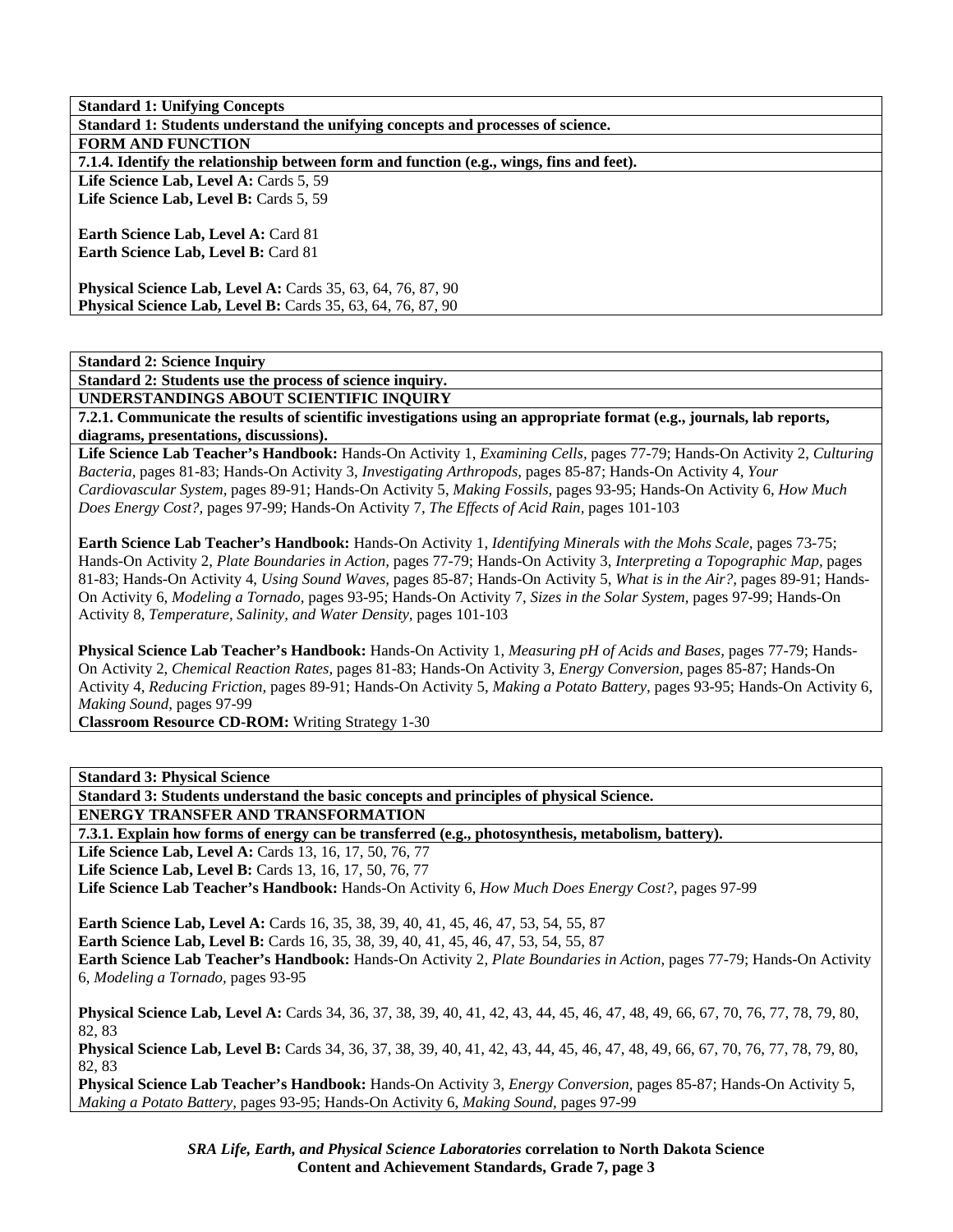**Standard 4: Life Science** 

**Standard 4: Students understand the basic concepts and principles of life science.** 

**STRUCTURE AND FUNCTION** 

**7.4.1. Explain the functions of the cell (e.g., growth, metabolism, reproduction, photosynthesis, response).** 

**Life Science Lab, Level A: Cards 5, 6, 7, 8, 9, 10** 

**Life Science Lab, Level B:** Cards 5, 6, 7, 8, 9, 10

**Life Science Lab Teacher's Handbook:** Hands-On Activity 1, *Examining Cells,* pages 77-79

**Standard 4: Life Science** 

**Standard 4: Students understand the basic concepts and principles of life science.** 

**STRUCTURE AND FUNCTION** 

**7.4.2. Identify levels of organization in living systems (e.g., cells, tissues, organs, organ systems, organisms, ecosystems). Life Science Lab, Level A:** Cards 5, 6, 7, 8, 9, 10, 11, 12, 13, 14, 15, 16, 17, 18, 19, 20, 21, 22, 25, 27, 28, 29, 30, 31, 32, 33, 34, 35, 36, 37, 38, 39, 40, 47, 48, 49, 50, 51, 52, 53, 54, 55, 56, 57, 58, 70, 71, 72, 73, 74, 75, 76, 77 Life Science Lab, Level B: Cards 5, 6, 7, 8, 9, 10, 11, 12, 13, 14, 15, 16, 17, 18, 19, 20, 21, 22, 25, 27, 28, 29, 30, 31, 32, 33, 34, 35, 36, 37, 38, 39, 40, 47, 48, 49, 50, 51, 52, 53, 54, 55, 56, 57, 58, 70, 71, 72, 73, 74, 75, 76, 77 **Life Science Lab Teacher's Handbook:** Hands-On Activity 1, *Examining Cells,* pages 77-79; Hands-On Activity 2, *Culturing Bacteria,* pages 81-83; Hands-On Activity 3, *Investigating Arthropods,* pages 85-87; Hands-On Activity 4, *Your Cardiovascular System,* pages 89-91; Hands-On Activity 6, *How Much Does Energy Cost?,* pages 97-99

**Standard 4: Life Science** 

**Standard 4: Students understand the basic concepts and principles of life science. GENETICS AND REPRODUCTION** 

**7.4.3. Identify the characteristics of reproduction (e.g., asexual, sexual).** 

Life Science Lab, Level A: Cards 58, 60, 61, 62, 63, 64 Life Science Lab, Level B: Cards 58, 60, 61, 62, 63, 64

**Standard 4: Life Science** 

**Standard 4: Students understand the basic concepts and principles of life science.** 

**INTERDEPENDENCE AMONG ORGANISMS** 

**7.4.4. Identify interactions among organisms and their environment (e.g., competition, mutualism, predator/prey, consumers, producers).** 

**Life Science Lab, Level A:** Cards 13, 70, 71, 72, 73, 74, 75, 76, 77

**Life Science Lab, Level B:** Cards 13, 70, 71, 72, 73, 74, 75, 76, 77

**Life Science Lab Teacher's Handbook:** Hands-On Activity 6, *How Much Does Energy Cost?,* pages 97-99

**Standard 4: Life Science** 

**Standard 4: Students understand the basic concepts and principles of life science. DIVERSITY AND UNITY AMONG ORANISMS** 

**7.4.5. Classify organisms (e.g., taxonomic groups).** 

Life Science Lab, Level A: Cards 2, 3, 11, 12, 13, 14, 15, 16, 17, 18, 19, 20, 21, 22, 25, 27, 28, 29, 30, 31, 32, 33, 34, 35, 36, 37, 38, 39, 40

Life Science Lab, Level B: Cards 2, 3, 11, 12, 13, 14, 15, 16, 17, 18, 19, 20, 21, 22, 25, 27, 28, 29, 30, 31, 32, 33, 34, 35, 36, 37, 38, 39, 40

**Life Science Lab Teacher's Handbook:** Hands-On Activity 2, *Culturing Bacteria,* pages 81-83; Hands-On Activity 3, *Investigating Arthropods,* pages 85-87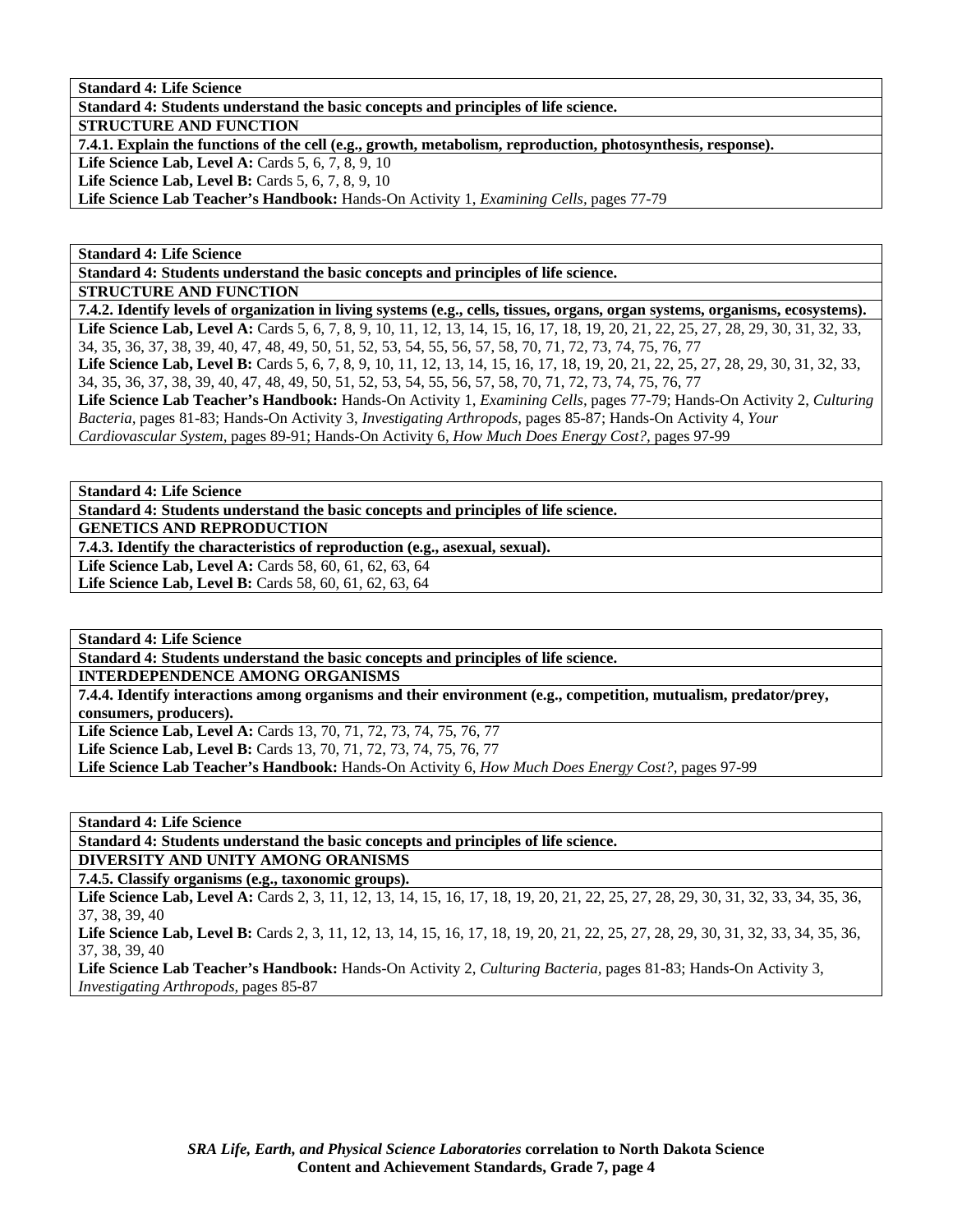**Standard 4: Life Science** 

**Standard 4: Students understand the basic concepts and principles of life science.** 

**DIVERSITY AND UNITY AMONG ORANISMS** 

**7.4.6. Explain how different adaptations help organisms survive.** 

**Life Science Lab, Level A: Cards 23, 24, 36, 41, 43, 83** 

Life Science Lab, Level B: Cards 23, 24, 36, 41, 43, 83

**Standard 5: Earth and Space Science** 

**Standard 5: Students understand the basic concepts and principles of earth and space science.** 

**WEATHER, SEASONS, AND CLIMATE** 

**7.5.1. Identify the factors (e.g., latitude, altitude, mountains, bodies of water) that affect the Earth's climate.** 

**Earth Science Lab, Level A: Cards 55, 56, 57, 58, 60, 87** 

**Earth Science Lab, Level B:** Cards 55, 56, 57, 58, 60, 87

**Standard 5: Earth and Space Science Standard 5: Students understand the basic concepts and principles of earth and space science. WEATHER, SEASONS, AND CLIMATE 7.5.2. Explain how seasons affect organisms (e.g., hibernation, photoperiodism, migration). Life Science Lab, Level A: Cards 24, 26, 43, 83** Life Science Lab, Level B: Cards 24, 36, 43, 83

**Standard 5: Earth and Space Science Standard 5: Students understand the basic concepts and principles of earth and space science. CHARACTERISTICS OF THE EARTH 7.5.3. Identify the Earth's renewable and nonrenewable resources (e.g., solar, wind, fossil fuels, water, soil, metals). Life Science Lab, Level A: Cards 84, 85, 87, 88, 89, 90** Life Science Lab, Level B: Cards 84, 85, 87, 88, 89, 90 **Earth Science Lab, Level A: Cards 3, 5, 29, 35, 36, 85, 90 Earth Science Lab, Level B:** Cards 3, 5, 29, 35, 36, 85, 90 **Physical Science Lab, Level A: Cards 38, 46, 47, 48, 49** 

**Physical Science Lab, Level B:** Cards 38, 46, 47, 48, 49

**Standard 6: Science and Technology Standard 6: Students understand relations between science and technology. TECHNOLOGY AND SOCIETY 7.6.1. Identify ways in which technology has influenced the course of history and improved the quality of life.**  Life Science Lab, Level A: Cards 5, 49, 59, 64, 69, 83 Life Science Lab, Level B: Cards 5, 49, 59, 64, 69, 83 **Earth Science Lab, Level A: Cards 16, 20, 31, 51, 54, 70, 79, 80, 81, 88 Earth Science Lab, Level B:** Cards 16, 20, 31, 51, 54, 70, 79, 80, 81, 88 **Physical Science Lab, Level A:** Cards 33, 35, 68, 69, 70, 72, 73, 76, 81, 84, 90 **Physical Science Lab, Level B:** Cards 33, 35, 68, 69, 70, 72, 73, 76, 81, 84, 90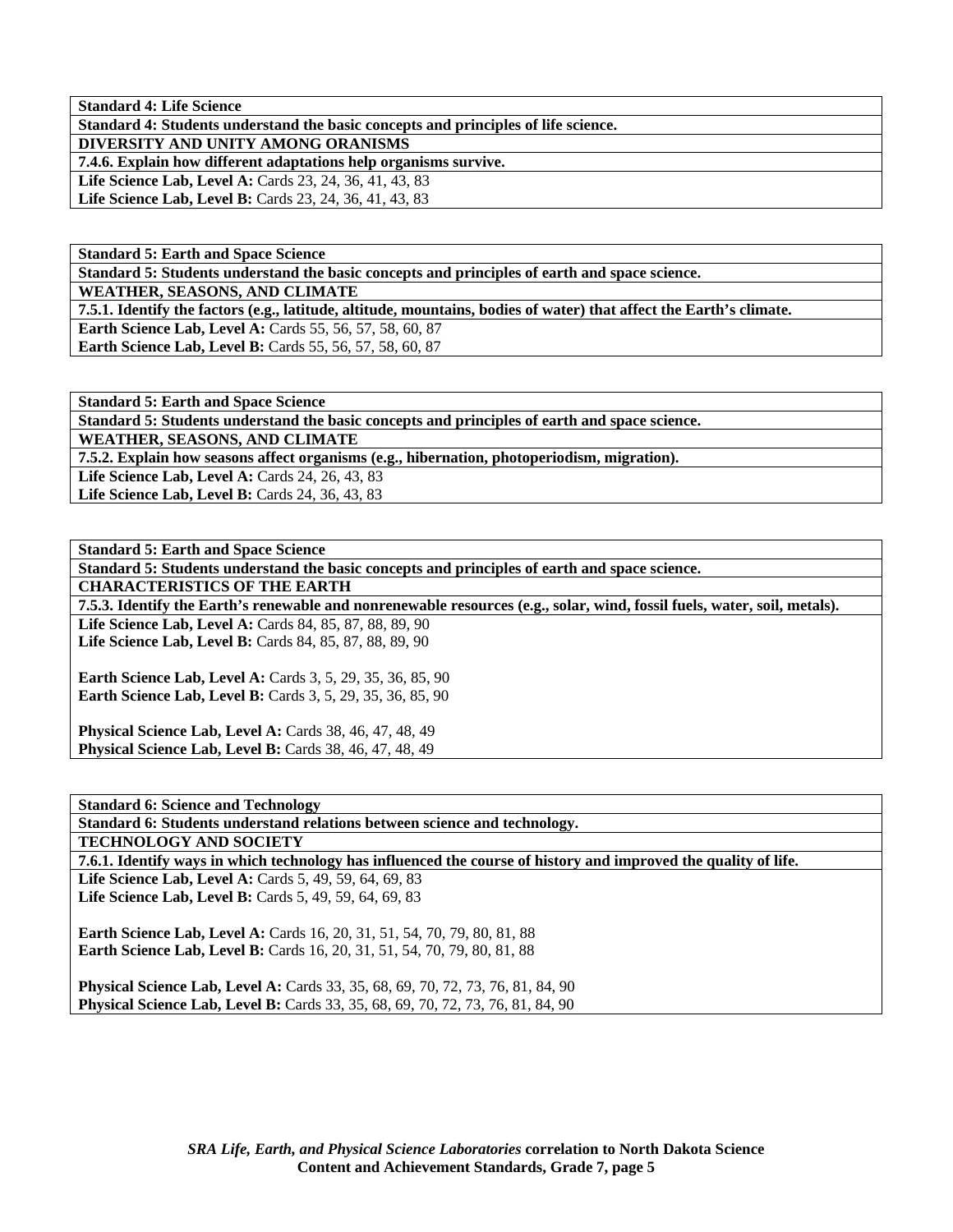**Standard 6: Science and Technology** 

**Standard 6: Students understand relations between science and technology.** 

**TECHNOLOGY AND SOCIETY** 

**7.6.2. Identify technologies (e.g., communication, agriculture, information processing, transportation) that are influenced by societies.** 

Life Science Lab, Level A: Cards 5, 49, 59, 64, 69, 83, 87, 88, 89, 90 Life Science Lab, Level B: Cards 5, 49, 59, 64, 69, 83, 87, 88, 89, 90

**Earth Science Lab, Level A:** Cards 16, 20, 31, 51, 54, 70, 79, 80, 81, 88 **Earth Science Lab, Level B:** Cards 16, 20, 31, 51, 54, 70, 79, 80, 81, 88

**Physical Science Lab, Level A:** Cards 33, 35, 68, 69, 70, 72, 73, 76, 81, 84, 90 **Physical Science Lab, Level B:** Cards 33, 35, 68, 69, 70, 72, 73, 76, 81, 84, 90

**Standard 6: Science and Technology** 

**Standard 6: Students understand relations between science and technology.** 

**TECHNOLOGY AND SOCIETY** 

**7.6.3. Identify intended benefits and unintended consequences that result from the development and use of technologies.**  Life Science Lab, Level A: Cards 5, 49, 59, 64, 69, 83

Life Science Lab, Level B: Cards 5, 49, 59, 64, 69, 83

**Earth Science Lab, Level A: Cards 16, 20, 31, 51, 54, 70, 79, 80, 81, 88 Earth Science Lab, Level B:** Cards 16, 20, 31, 51, 54, 70, 79, 80, 81, 88

**Physical Science Lab, Level A:** Cards 33, 35, 68, 69, 70, 72, 73, 76, 81, 84, 90 **Physical Science Lab, Level B:** Cards 33, 35, 68, 69, 70, 72, 73, 76, 81, 84, 90

**Standard 7: Science and Other Areas** 

**Standard 7: Students understand relations between science and personal, social, and environmental issues. SCIENCE AND PERSONAL HEALTH** 

**7.7.1. Explain how science affects personal health (e.g., injury prevention, immunization, organ transplant, medical scanning devices). Life Science Lab, Level A:** Cards 13, 45, 46, 47, 49, 64, 69

**Life Science Lab, Level B:** Cards 13, 45, 46, 47, 49, 64, 69

Physical Science Lab, Level A: Cards 81, 87, 90 Physical Science Lab, Level B: Cards 81, 87, 90

**Standard 7: Science and Other Areas** 

**Standard 7: Students understand relations between science and personal, social, and environmental issues. SCIENCE AND PERSONAL HEALTH** 

**7.7.2. Identify the factors (e.g., pollution, heredity, diet, virus, bacteria, parasite) that may result in disease. Life Science Lab, Level A:** Cards 11, 12, 13, 14, 15, 46, 47, 49, 51, 53, 55, 57, 87, 89, 90 **Life Science Lab, Level B:** Cards 11, 12, 13, 14, 15, 46, 47, 49, 51, 53, 55, 57, 87, 89, 90 **Life Science Lab Teacher's Handbook:** Hands-On Activity 7, *The Effects of Acid Rain,* pages 101-103

**Earth Science Lab, Level A: Cards 37, 42** Earth Science Lab, Level B: Cards 37, 42 **Earth Science Lab Teacher's Handbook:** Hands-On Activity 5, *What is in the Air?,* pages 89-91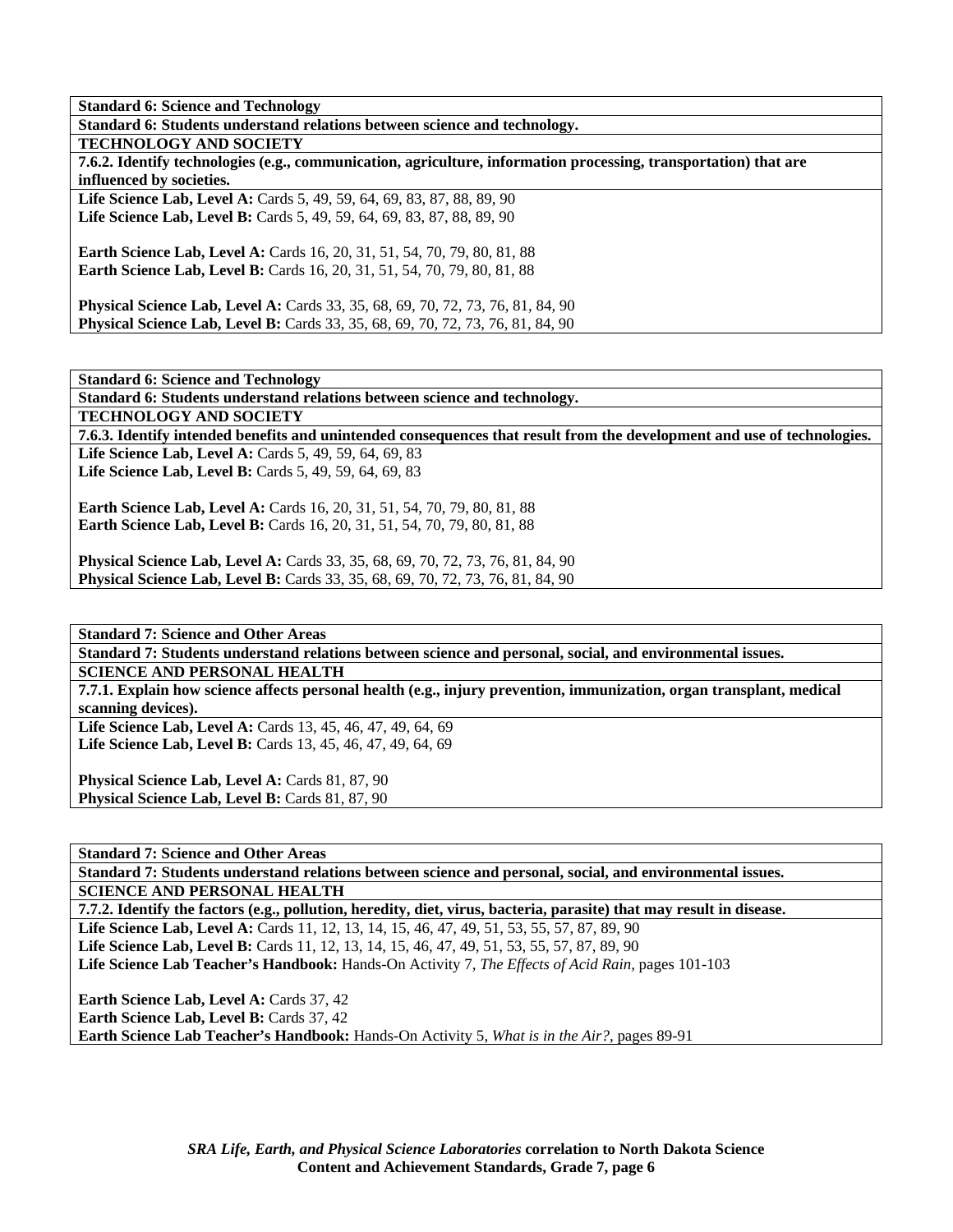**Standard 7: Science and Other Areas** 

**Standard 7: Students understand relations between science and personal, social, and environmental issues.** 

**SCIENCE AND ENVIRONMENTAL ISSUES** 

**7.7.3. Explain how overpopulation affects organisms, resources, and environments (e.g., depletion of food resources, habitat availability, increased loss due to disease, parasites, and predators.** 

Life Science Lab, Level A: Cards 72, 86

Life Science Lab, Level B: Cards 72, 867

**Standard 7: Science and Other Areas** 

**Standard 7: Students understand relations between science and personal, social, and environmental issues.** 

**SCIENCE AND SOCIAL ISSUES** 

**7.7.4. Explain the impact of science on food technology (e.g., preservatives, packaging, genetically modified organisms).**  Life Science Lab, Level A: Cards 46, 69

Life Science Lab, Level B: Cards 46, 69

**Standard 8: History and Nature of Science Standard 8: Students understand the history and nature of Science PEOPLE IN SCIENCE 7.8.1. Explain how science is influenced by human qualities (e.g., reasoning, insightfulness, creativity, life-long learning). This concept is not covered at this level.** 

**Standard 8: History and Nature of Science** 

**Standard 8: Students understand the history and nature of Science** 

**SCIENTIFIC KNOWLEDGE** 

**7.8.2. Explain the importance of keeping clear and accurate records of scientific investigations (e.g., Darwin's research, DaVinci's notebooks, Galileo's notes, Goodall's observations).** 

**Life Science Lab Teacher's Handbook:** Hands-On Activity 1, *Examining Cells,* pages 77-79; Hands-On Activity 2, *Culturing Bacteria,* pages 81-83; Hands-On Activity 3, *Investigating Arthropods,* pages 85-87; Hands-On Activity 4, *Your Cardiovascular System,* pages 89-91; Hands-On Activity 5, *Making Fossils,* pages 93-95; Hands-On Activity 6, *How Much Does Energy Cost?,* pages 97-99; Hands-On Activity 7, *The Effects of Acid Rain,* pages 101-103

**Earth Science Lab Teacher's Handbook:** Hands-On Activity 1, *Identifying Minerals with the Mohs Scale,* pages 73-75; Hands-On Activity 2, *Plate Boundaries in Action,* pages 77-79; Hands-On Activity 3, *Interpreting a Topographic Map,* pages 81-83; Hands-On Activity 4, *Using Sound Waves,* pages 85-87; Hands-On Activity 5, *What is in the Air?,* pages 89-91; Hands-On Activity 6, *Modeling a Tornado,* pages 93-95; Hands-On Activity 7, *Sizes in the Solar System,* pages 97-99; Hands-On Activity 8, *Temperature, Salinity, and Water Density,* pages 101-103

**Physical Science Lab Teacher's Handbook:** Hands-On Activity 1, *Measuring pH of Acids and Bases,* pages 77-79; Hands-On Activity 2, *Chemical Reaction Rates,* pages 81-83; Hands-On Activity 3, *Energy Conversion,* pages 85-87; Hands-On Activity 4, *Reducing Friction,* pages 89-91; Hands-On Activity 5, *Making a Potato Battery,* pages 93-95; Hands-On Activity 6, *Making Sound,* pages 97-99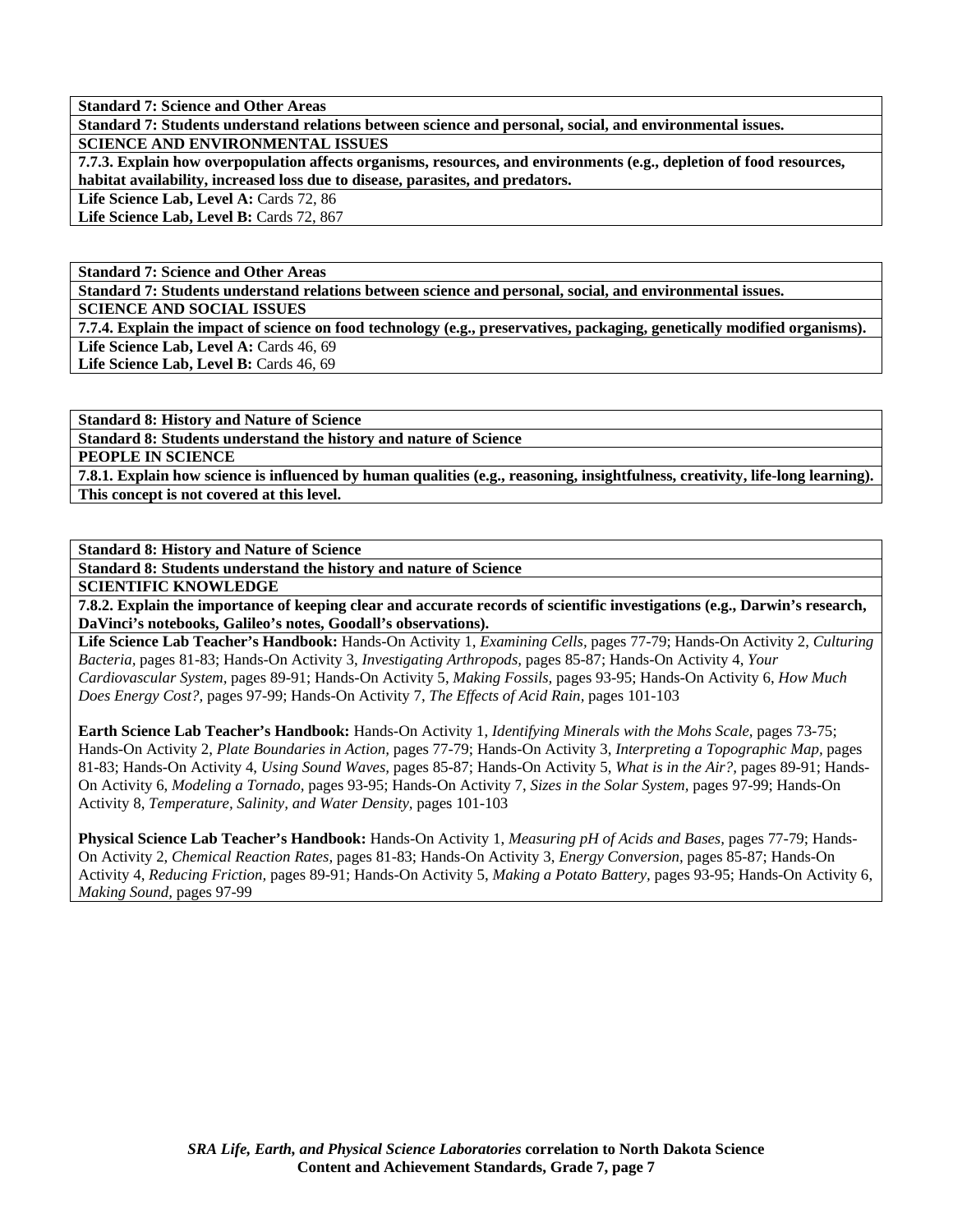# *SRA Life, Earth, and Physical Science Laboratories*  **correlation to North Dakota Science Content and Achievement Standards Grade 8**

*SRA Life, Earth, and Physical Science Laboratories* provide core science content in an alternate reading format. Each *SRA Science Lab* contains 180 Science Cards covering key science concepts and vocabulary. Each lab covers 90 different science topics presented at two different reading levels to meet varied student abilities. The *Teacher's Handbook* includes hands-on inquiry activities as well as vocabulary building exercises. The *Classroom Resource CD-ROM* includes Writing Strategies in Science along with tests and vocabulary games.

**Standard 1: Students understand the unifying concepts and processes of science.** 

**SYSTEMS** 

**8.1.1. Organize changes (e.g., patterns, cycles) that occur sequentially in systems.** 

**Life Science Lab, Level A: Cards 22, 42, 76, 78, 79, 80 Life Science Lab, Level B: Cards 22, 42, 76, 78, 89, 80** 

**Earth Science Lab, Level A: Cards 9, 47, 62, 64, 65, 66 Earth Science Lab, Level B:** Cards 9, 47, 62, 64, 65, 66

Physical Science Lab, Level A: Cards 6, 68 Physical Science Lab, Level B: Cards 6, 68

**Standard 2: Science Inquiry** 

**Standard 2: Students use the process of science inquiry.** 

**UNDERSTANDINGS ABOUT SCIENTIFIC INQUIRY** 

**8.2.1. Explain how science advances through legitimate skepticism.** 

This concept is not covered at this level.

#### **Standard 2: Science Inquiry**

**Standard 2: Students use the process of science inquiry.** 

#### **ABILITIES NECESSARY TO DO SCIENTIFIC INQUIRY**

**8.2.2. Use evidence to generate descriptions, explanations, predictions, and models.** 

**Life Science Lab Teacher's Handbook:** Hands-On Activity 1, *Examining Cells,* pages 77-79; Hands-On Activity 2, *Culturing Bacteria,* pages 81-83; Hands-On Activity 3, *Investigating Arthropods,* pages 85-87; Hands-On Activity 4, *Your Cardiovascular System,* pages 89-91; Hands-On Activity 5, *Making Fossils,* pages 93-95; Hands-On Activity 6, *How Much Does Energy Cost?,* pages 97-99; Hands-On Activity 7, *The Effects of Acid Rain,* pages 101-103

**Earth Science Lab Teacher's Handbook:** Hands-On Activity 1, *Identifying Minerals with the Mohs Scale,* pages 73-75; Hands-On Activity 2, *Plate Boundaries in Action,* pages 77-79; Hands-On Activity 3, *Interpreting a Topographic Map,* pages 81-83; Hands-On Activity 4, *Using Sound Waves,* pages 85-87; Hands-On Activity 5, *What is in the Air?,* pages 89-91; Hands-On Activity 6, *Modeling a Tornado,* pages 93-95; Hands-On Activity 7, *Sizes in the Solar System,* pages 97-99; Hands-On Activity 8, *Temperature, Salinity, and Water Density,* pages 101-103

**Physical Science Lab Teacher's Handbook:** Hands-On Activity 1, *Measuring pH of Acids and Bases,* pages 77-79; Hands-On Activity 2, *Chemical Reaction Rates,* pages 81-83; Hands-On Activity 3, *Energy Conversion,* pages 85-87; Hands-On Activity 4, *Reducing Friction,* pages 89-91; Hands-On Activity 5, *Making a Potato Battery,* pages 93-95; Hands-On Activity 6, *Making Sound,* pages 97-99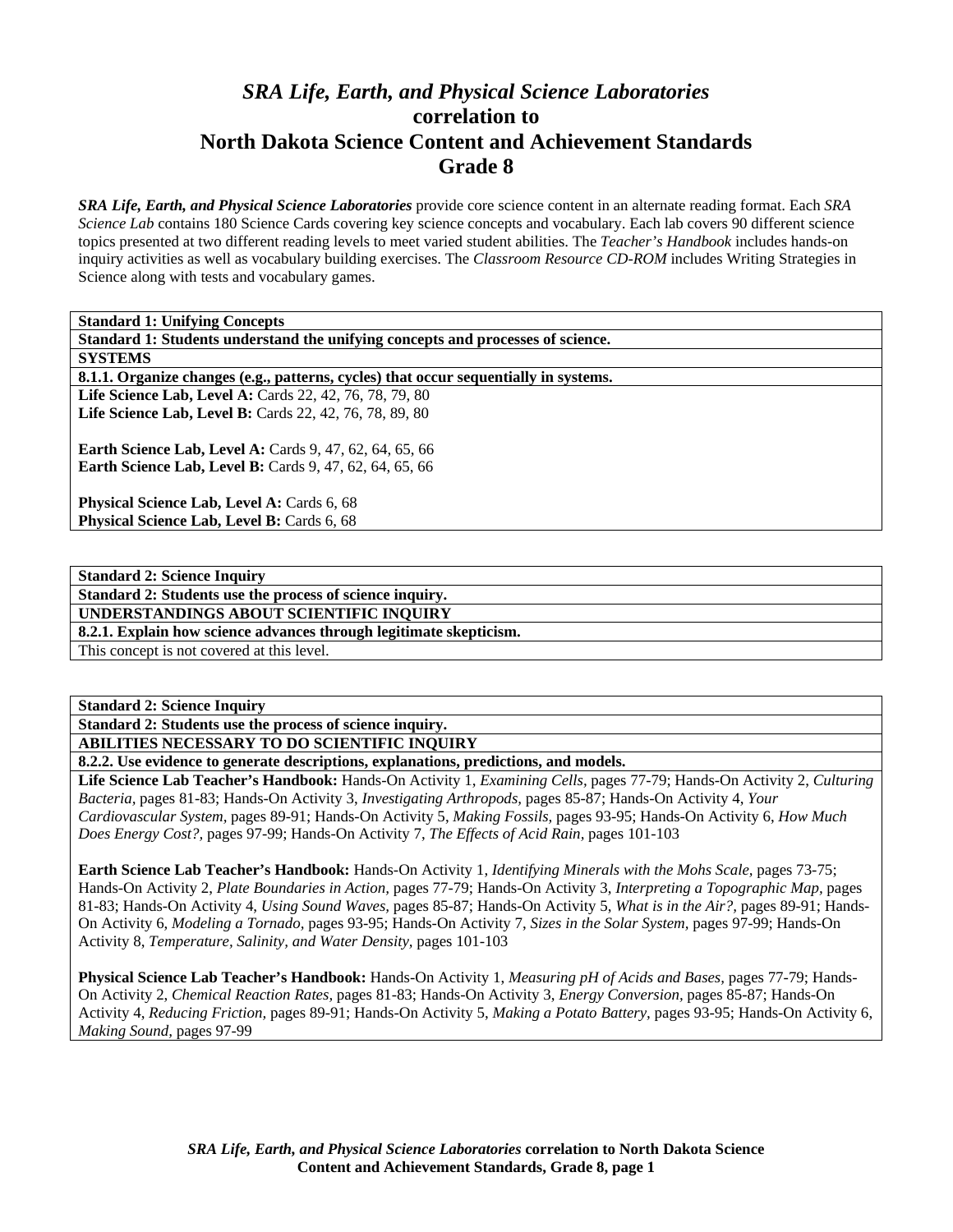**Standard 2: Students use the process of science inquiry.** 

**ABILITIES NECESSARY TO DO SCIENTIFIC INQUIRY** 

**8.2.3. Use basic mathematics and statistics (e.g., operations, mean, median, mode, range, and estimation) to interpret quantitative data.** 

**Life Science Lab Teacher's Handbook:** Hands-On Activity 3, *Investigating Arthropods,* pages 85-87; Hands-On Activity 4, *Your Cardiovascular System,* pages 89-91; Hands-On Activity 5, *Making Fossils,* pages 93-95; Hands-On Activity 6, *How Much Does Energy Cost?,* pages 97-99; Hands-On Activity 7, *The Effects of Acid Rain,* pages 101-103

**Earth Science Lab Teacher's Handbook:** Hands-On Activity 1, *Identifying Minerals with the Mohs Scale,* pages 73-75; Hands-On Activity 3, *Interpreting a Topographic Map,* pages 81-83; Hands-On Activity 5, *What is in the Air?,* pages 89-91; Hands-On Activity 7, *Sizes in the Solar System,* pages 97-99; Hands-On Activity 8, *Temperature, Salinity, and Water Density,* pages 101-103

**Physical Science Lab Teacher's Handbook:** Hands-On Activity 1, *Measuring pH of Acids and Bases,* pages 77-79; Hands-On Activity 2, *Chemical Reaction Rates,* pages 81-83; Hands-On Activity 3, *Energy Conversion,* pages 85-87; Hands-On Activity 4, *Reducing Friction,* pages 89-91; Hands-On Activity 6, *Making Sound,* pages 97-99

**Classroom Resource CD-ROM:** Writing Strategy 22, 24

**Standard 2: Science Inquiry** 

**Standard 2: Students use the process of science inquiry.** 

**ABILITIES NECESSARY TO DO SCIENTIFIC INQUIRY** 

**8.2.4. Design and conduct a scientific investigation (e.g., making systematic observations, making accurate measurements, identifying and controlling variables).** 

**Life Science Lab Teacher's Handbook:** Hands-On Activity 1, *Examining Cells,* pages 77-79; Hands-On Activity 2, *Culturing Bacteria,* pages 81-83; Hands-On Activity 3, *Investigating Arthropods,* pages 85-87; Hands-On Activity 4, *Your Cardiovascular System,* pages 89-91; Hands-On Activity 5, *Making Fossils,* pages 93-95; Hands-On Activity 6, *How Much Does Energy Cost?,* pages 97-99; Hands-On Activity 7, *The Effects of Acid Rain,* pages 101-103

**Earth Science Lab Teacher's Handbook:** Hands-On Activity 1, *Identifying Minerals with the Mohs Scale,* pages 73-75; Hands-On Activity 2, *Plate Boundaries in Action,* pages 77-79; Hands-On Activity 3, *Interpreting a Topographic Map,* pages 81-83; Hands-On Activity 4, *Using Sound Waves,* pages 85-87; Hands-On Activity 5, *What is in the Air?,* pages 89-91; Hands-On Activity 6, *Modeling a Tornado,* pages 93-95; Hands-On Activity 7, *Sizes in the Solar System,* pages 97-99; Hands-On Activity 8, *Temperature, Salinity, and Water Density,* pages 101-103

**Physical Science Lab Teacher's Handbook:** Hands-On Activity 1, *Measuring pH of Acids and Bases,* pages 77-79; Hands-On Activity 2, *Chemical Reaction Rates,* pages 81-83; Hands-On Activity 3, *Energy Conversion,* pages 85-87; Hands-On Activity 4, *Reducing Friction,* pages 89-91; Hands-On Activity 5, *Making a Potato Battery,* pages 93-95; Hands-On Activity 6, *Making Sound,* pages 97-99

**Classroom Resource CD-ROM:** Writing Strategy 8, 15

| Standard 3: Students understand the basic concepts and principles of physical Science. |
|----------------------------------------------------------------------------------------|
| <b>PROPERTIES OF MATTER</b>                                                            |
| 8.3.1. Identify elements and compounds.                                                |
| <b>Physical Science Lab, Level A:</b> Cards 10, 11, 17, 18, 19, 20, 31, 32             |
| Physical Science Lab, Level B: Cards 10, 11, 17, 18, 19, 20, 31, 32                    |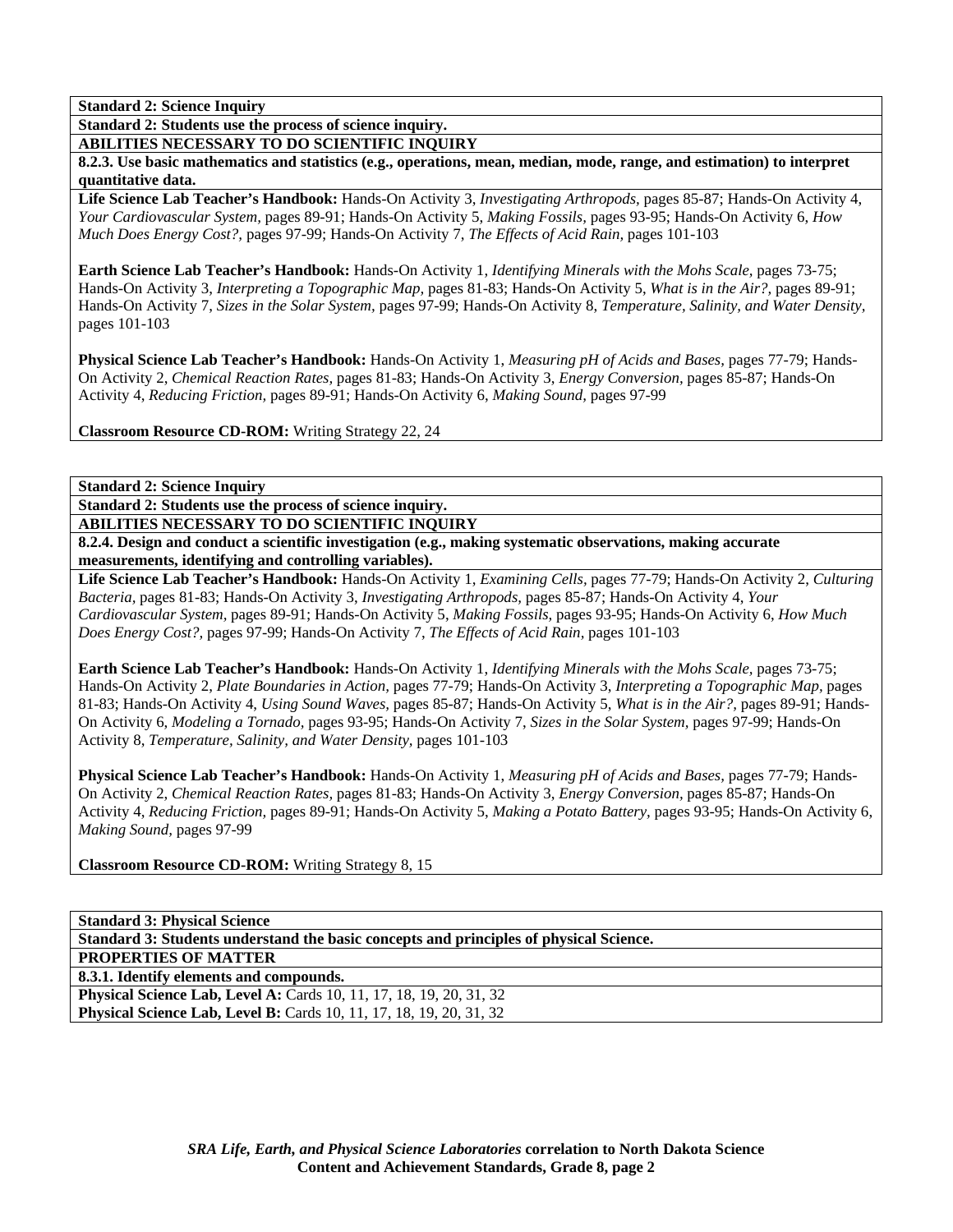**Standard 3: Physical Science** 

**Standard 3: Students understand the basic concepts and principles of physical Science.** 

**PROPERTIES OF MATTER** 

**8.3.2. Explain the relationship between phases of matter and temperature.** 

**Physical Science Lab, Level A: Cards 5, 6, 7, 8, 42** 

**Physical Science Lab, Level B: Cards 5, 6, 7, 8, 42** 

**Standard 3: Physical Science** 

**Standard 3: Students understand the basic concepts and principles of physical Science.** 

**FORCE AND MOTION** 

**8.3.3. Interpret the effect of balanced and unbalanced forces on the motion of an object (e.g., convection currents, orbital motion, tides).** 

**Physical Science Lab, Level A:** Cards 54, 55, 56, 57, 58, 59

**Physical Science Lab, Level B:** Cards 54, 55, 56, 57, 58, 59

**Physical Science Lab Teacher's Handbook:** Hands-On Activity 4, *Reducing Friction,* pages 89-91

**Standard 3: Physical Science** 

**Standard 3: Students understand the basic concepts and principles of physical Science.** 

**FORCE AND MOTION** 

**8.3.4. Explain how all objects exert gravitational force and this force is affected by the distance between the masses of the objects.** 

Physical Science Lab, Level A: Cards 57, 59 Physical Science Lab, Level B: Cards 57, 59

**Standard 3: Physical Science Standard 3: Students understand the basic concepts and principles of physical Science. ENERGY TRANSFER AND TRANSFORMATION 8.3.5. Identify when heat can be transferred by conduction, convection, or radiation.**  Earth Science Lab, Level A: Cards 38, 67, 87 Earth Science Lab, Level B: Cards 38, 67, 87 Physical Science Lab, Level A: Cards 43, 44, 46 Physical Science Lab, Level B: Cards 43, 44, 46

**Standard 3: Physical Science** 

**Standard 3: Students understand the basic concepts and principles of physical Science.** 

**VIBRATIONS AND WAVES** 

**8.3.6. Explain the characteristic properties (e.g., wavelength, frequency) and behaviors (e.g., reflection, refraction) of waves.** 

**Earth Science Lab, Level A: Card 16** Earth Science Lab, Level B: Card 16

**Physical Science Lab, Level A:** Cards 77, 78, 79, 80, 82, 83 **Physical Science Lab, Level B:** Cards 77, 78, 79, 80, 82, 83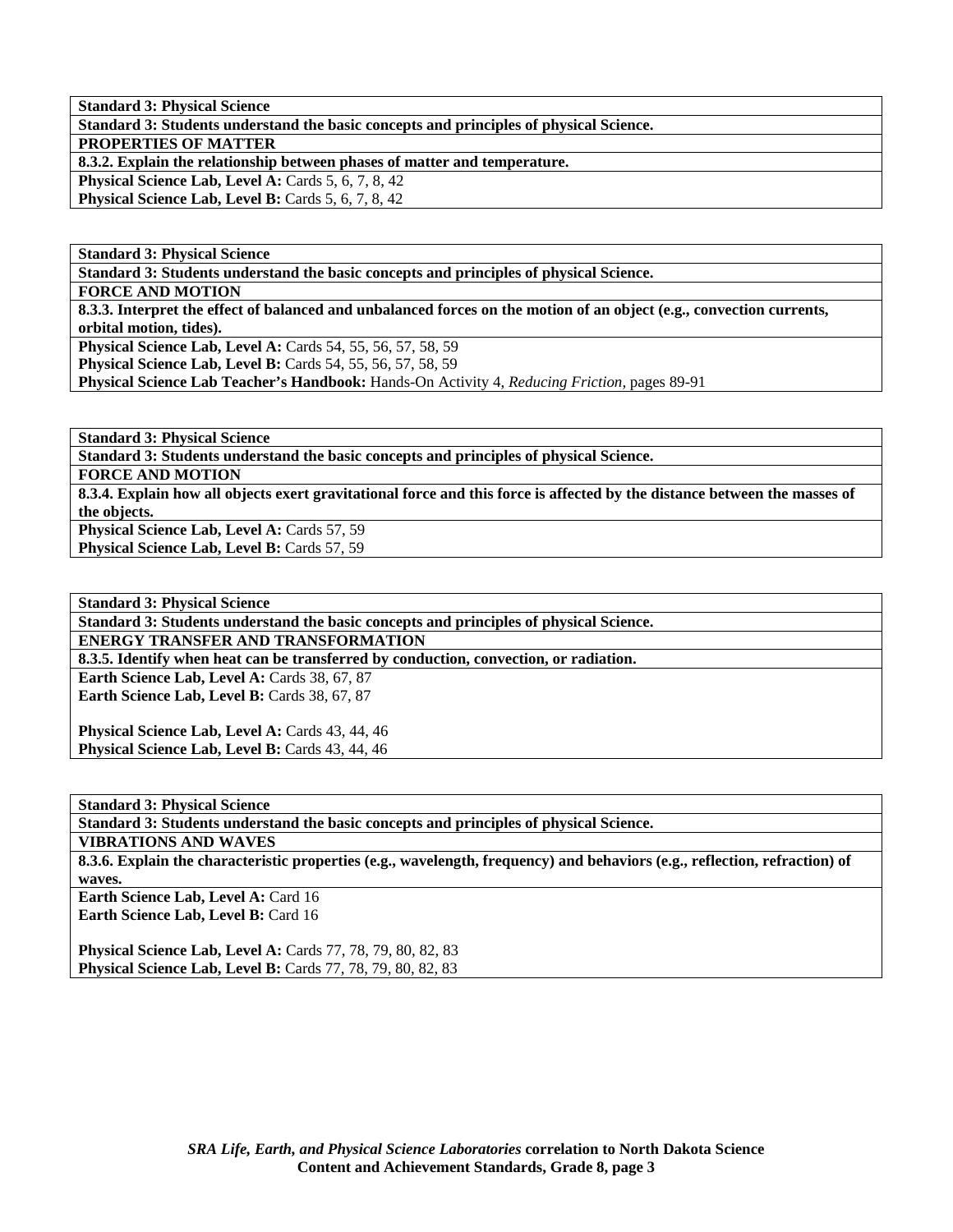**Standard 4: Life Science** 

**Standard 4: Students understand the basic concepts and principles of life science. NATURAL SECLECTION AND BIOLOGICAL EVOLUTION** 

**8.4.1. Identify the evidence of biological evolution (e.g., adaptation, radiation, extinction) as found in the fossil record.**  Life Science Lab, Level A: Cards 65, 66, 67, 68

Life Science Lab, Level B: Cards 65, 66, 67, 68

**Earth Science Lab, Level A:** Cards 30, 31, 32, 33, 34 **Earth Science Lab, Level B: Cards 30, 31, 32, 33, 34** 

**Standard 5: Earth and Space Science** 

**Standard 5: Students understand the basic concepts and principles of earth and space science. WEATHER, SEASONS, AND CLIMATE 8.5.1. Explain how factors (i.e., fronts, winds, air masses, air pressure, humidity, temperature, location) affect weather. Earth Science Lab, Level A: Cards 38, 39, 40, 41, 43, 44, 45, 46, 47, 48, 49 Earth Science Lab, Level B:** Cards 38, 39, 40, 41, 43, 44, 45, 46, 47, 48, 49

**Standard 5: Earth and Space Science** 

**Standard 5: Students understand the basic concepts and principles of earth and space science.** 

**GEOLOGIC PROCESSES** 

**8.5.2. Understand the rock cycle.** 

**Earth Science Lab, Level A: Cards 6, 7, 8, 9** Earth Science Lab, Level B: Cards 6, 7, 8, 9

**Standard 5: Earth and Space Science Standard 5: Students understand the basic concepts and principles of earth and space science. GEOLOGIC PROCESSES 8.5.3. Explain the water cycle.**  Earth Science Lab, Level A: Cards 47, 48, 49 Earth Science Lab, Level B: Cards 47, 48, 49

**Standard 5: Earth and Space Science Standard 5: Students understand the basic concepts and principles of earth and space science. GEOLOGIC PROCESSES 8.5.4. Explain how landforms are changed (e.g., crustal deformation, volcanic eruption, deposition, weathering, erosion). Earth Science Lab, Level A:** Cards 10, 11, 12, 13, 14, 15, 16, 17, 21, 22, 24, 25, 26, 27, 28, 88 **Earth Science Lab, Level B:** Cards 10, 11, 12, 13, 14, 15, 16, 17, 21, 22, 24, 25, 26, 27, 28, 88 **Earth Science Lab Teacher's Handbook:** Hands-On Activity 2, *Plate Boundaries in Action,* pages 77-79

**Standard 5: Earth and Space Science Standard 5: Students understand the basic concepts and principles of earth and space science. GEOLOGIC PROCESSES 8.5.5. Identify evidence for plate tectonics theory (e.g., fit of continents, location of earthquakes, volcanoes, mid-ocean ridge, plate boundaries). Earth Science Lab, Level A: Cards 10, 11, 12, 13, 14, 15, 16, 17, 88 Earth Science Lab, Level B:** Cards 10, 11, 12, 13, 14, 15, 16, 17, 88 **Earth Science Lab Teacher's Handbook:** Hands-On Activity 2, *Plate Boundaries in Action,* pages 77-79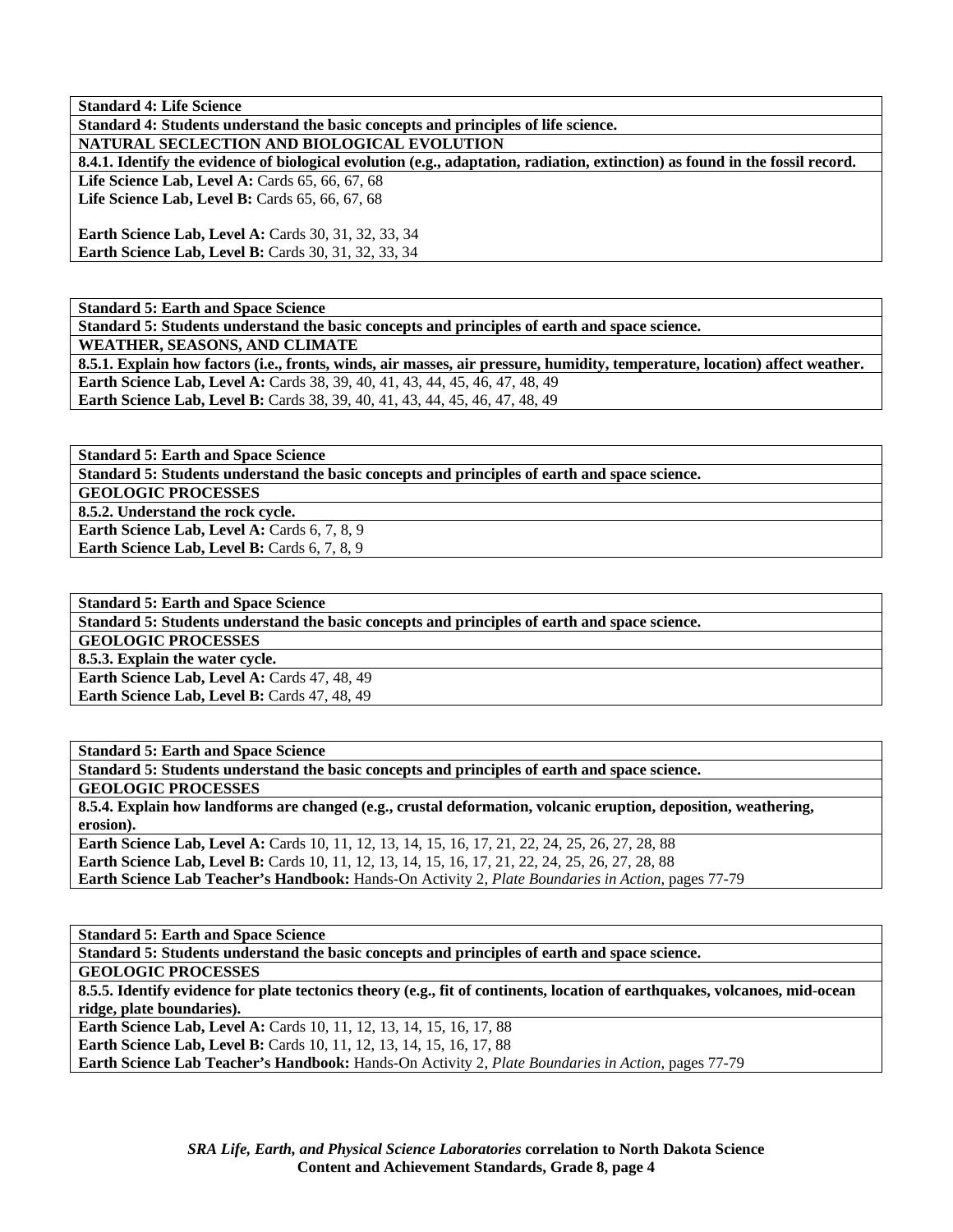**Standard 5: Earth and Space Science** 

**Standard 5: Students understand the basic concepts and principles of earth and space science. GEOLOGIC PROCESSES 8.5.6. Identify a variety of methods (e.g., rock sequences, fossil correlation, radiometric dating) used to determine geologic time. Earth Science Lab, Level A: Cards 30, 31, 32, 33, 34 Earth Science Lab, Level B: Cards 30, 31, 32, 33, 34** 

**Standard 5: Earth and Space Science** 

**Standard 5: Students understand the basic concepts and principles of earth and space science.** 

**GEOLOGIC PROCESSES** 

**8.5.7. Explain the changes Earth has undergone over geologic time (e.g., fossil record, plate tectonics, climate change, glaciation).** 

Life Science Lab, Level A: Card 67

Life Science Lab, Level B: Card 67

**Life Science Lab Teacher's Handbook:** Hands-On Activity 5, *Making Fossils,* pages 93-95

**Earth Science Lab, Level A:** Cards 10, 11, 12, 13, 14, 15, 16, 17, 22, 24, 25, 26, 27, 28, 36, 37, 60, 61, 88 **Earth Science Lab, Level B:** Cards 10, 11, 12, 13, 14, 15, 16, 17, 22, 24, 25, 26, 27, 28, 36, 37, 60, 61, 88 **Earth Science Lab Teacher's Handbook:** Hands-On Activity 2, *Plate Boundaries in Action,* pages 77-79

**Standard 5: Earth and Space Science** 

**Standard 5: Students understand the basic concepts and principles of earth and space science.** 

**CHARACTERISTICS OF THE EARTH** 

**8.5.8. Explain how phenomena on Earth (i.e., day, year, seasons, lunar phases, eclipses, tides) are related to the position and motion of the Sun, Moon, and Earth.** 

**Earth Science Lab, Level A: Cards 55, 62, 64, 65, 66** 

**Earth Science Lab, Level B: Cards 55, 62, 64, 65, 66** 

**Standard 5: Earth and Space Science** 

**Standard 5: Students understand the basic concepts and principles of earth and space science.** 

**THE UNIVERSE** 

**8.5.9. Identify characteristics of stars (e.g., color, size, temperature, life cycle).** 

Earth Science Lab, Level A: Cards 67, 75, 76

**Earth Science Lab, Level B: Cards 67, 75, 76** 

**Standard 5: Earth and Space Science Standard 5: Students understand the basic concepts and principles of earth and space science. THE UNIVERSE** 

**8.5.10. Identify the composition (e.g., stars, galaxies) and scale of the universe.** 

**Earth Science Lab, Level A: Cards 74, 75, 76, 77** 

**Earth Science Lab, Level B:** Cards 74, 75, 76, 77